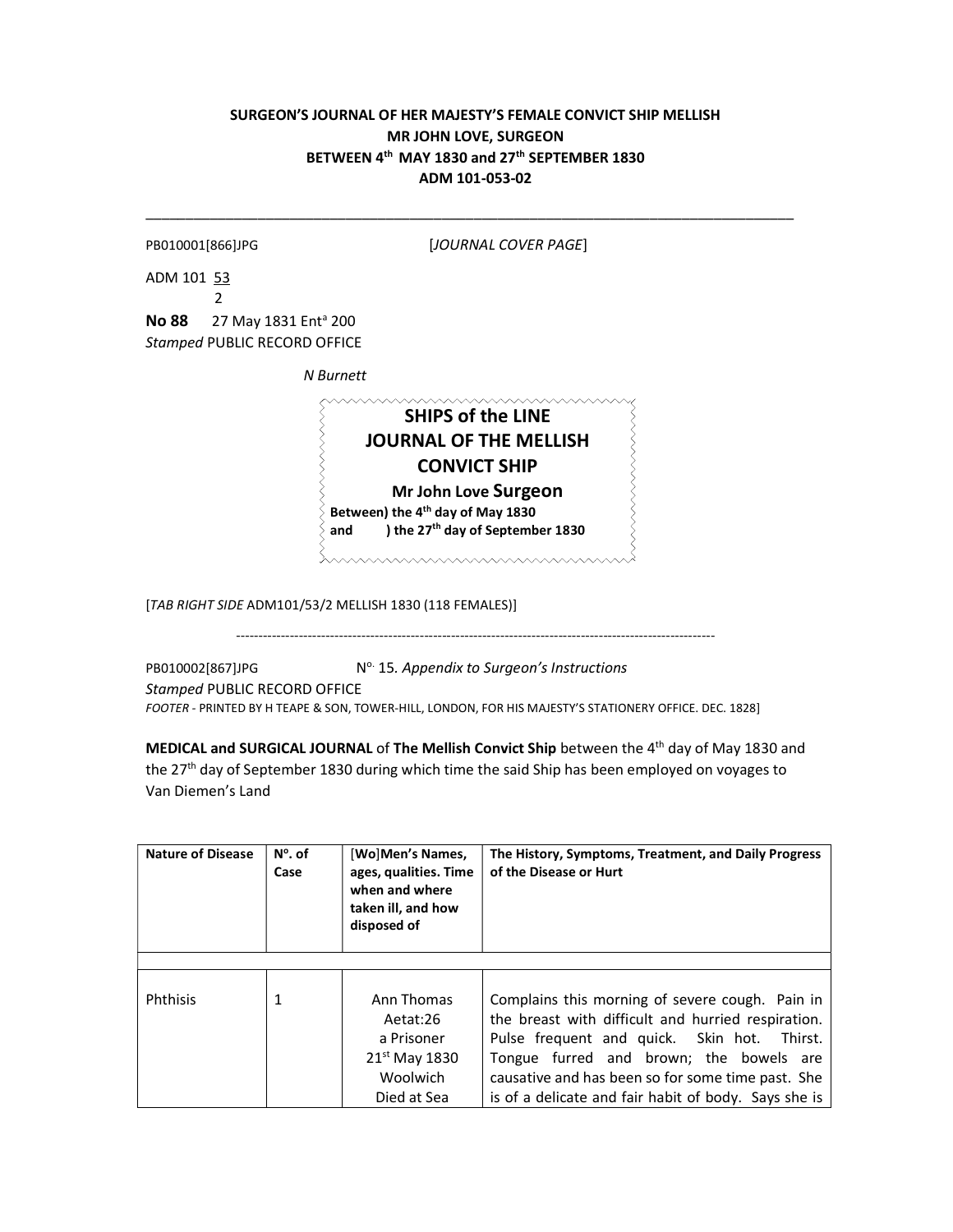|                  |                          | subject to this complaint and has had several           |
|------------------|--------------------------|---------------------------------------------------------|
|                  |                          | attacks, but the most severe was a short time           |
|                  |                          | previous to her apprehension which was six              |
| PB010003[857]JPG |                          | months ago.                                             |
|                  |                          |                                                         |
|                  | $21^{st}$ May            | She was confined three<br>months to<br>the              |
|                  |                          | Westminster Hospital for an attack of Pneumonia         |
|                  |                          | and had only been discharged a few days previous        |
|                  |                          | to her apprehension. She was more or less               |
|                  |                          | affected during the whole of her confinement in         |
|                  |                          | Newgate and had been twice blistered while              |
|                  |                          | there. The present attack is to be attributed to        |
|                  |                          | her catching cold on coming on board.                   |
|                  |                          | Venæsectio ad§ xx vj                                    |
|                  |                          | Extract Colocy Com gr x                                 |
|                  |                          | Hydr Submur gr iij                                      |
|                  |                          | ft Pil Statim sumend                                    |
|                  |                          | decoct Hordie with Succi Lemon ad libitum               |
|                  | 20 <sup>th</sup> Vespere | Bowels freely opened. Blood very buffy and firm.        |
|                  |                          | Pulse not so frequent & breathing more free with        |
|                  |                          | a slight moisture on the skin. Thirst continues.        |
|                  |                          | Sumat Bol Sequent                                       |
|                  |                          | Pulv Ipec com gr x                                      |
|                  |                          | Calomel gr ifs                                          |
|                  | $21st$ May               | Severe cough in the night with pain and tightness       |
|                  |                          | across the chest, respiration<br>difficult<br>and       |
|                  |                          | obstructed. Pulse 110 and quick slight headache,        |
|                  |                          | has not slept. Thirst excessive                         |
|                  |                          | Venæsectio Repetatur                                    |
|                  |                          | ad{? xx statim                                          |
|                  |                          | Mist Salin § ij                                         |
|                  |                          | Antim Tart gr ifs ft haust                              |
| PB010004[858]JPG |                          | $4^{ta}$ quaque hora                                    |
|                  | Vespere                  | faintness and languor after bleeding, but now           |
|                  |                          | gone off, blood very buffy and firm, cough with         |
|                  |                          | mucus expectoration streaked with<br>blood,             |
|                  |                          | breathing more free.                                    |
|                  |                          | Mist Salin $\zeta$ ij ut antea e Tinct opii $g^{tt}$ xx |
|                  | $22nd$ May               | No sleep in the night, respiration more free, less      |
|                  |                          | cough expectoration mixed with blood slight             |
|                  |                          | griping with sickness at stomach. Tongue more           |
|                  |                          | clean. Thirst continues. Bowels regular. Pulse          |
|                  |                          | 110 small and quick                                     |
|                  |                          | Cucurb cruent ad §? xij                                 |
|                  |                          | Omitt' Mist Salin c Ant Tort et T opii                  |
|                  |                          | Pil Extract Colocy com gr x                             |
|                  |                          | Barley water with Supertartrate of potass for           |
|                  |                          | drink.                                                  |
|                  | Vespere                  | Better Bowels several times opened no griping or        |
|                  |                          | Sickness cough less Pulse not so frequent               |
|                  |                          | Pil Ant c Cal et Opii hs.                               |
|                  | $23rd$ May               | Much pain in the breast and cough during the            |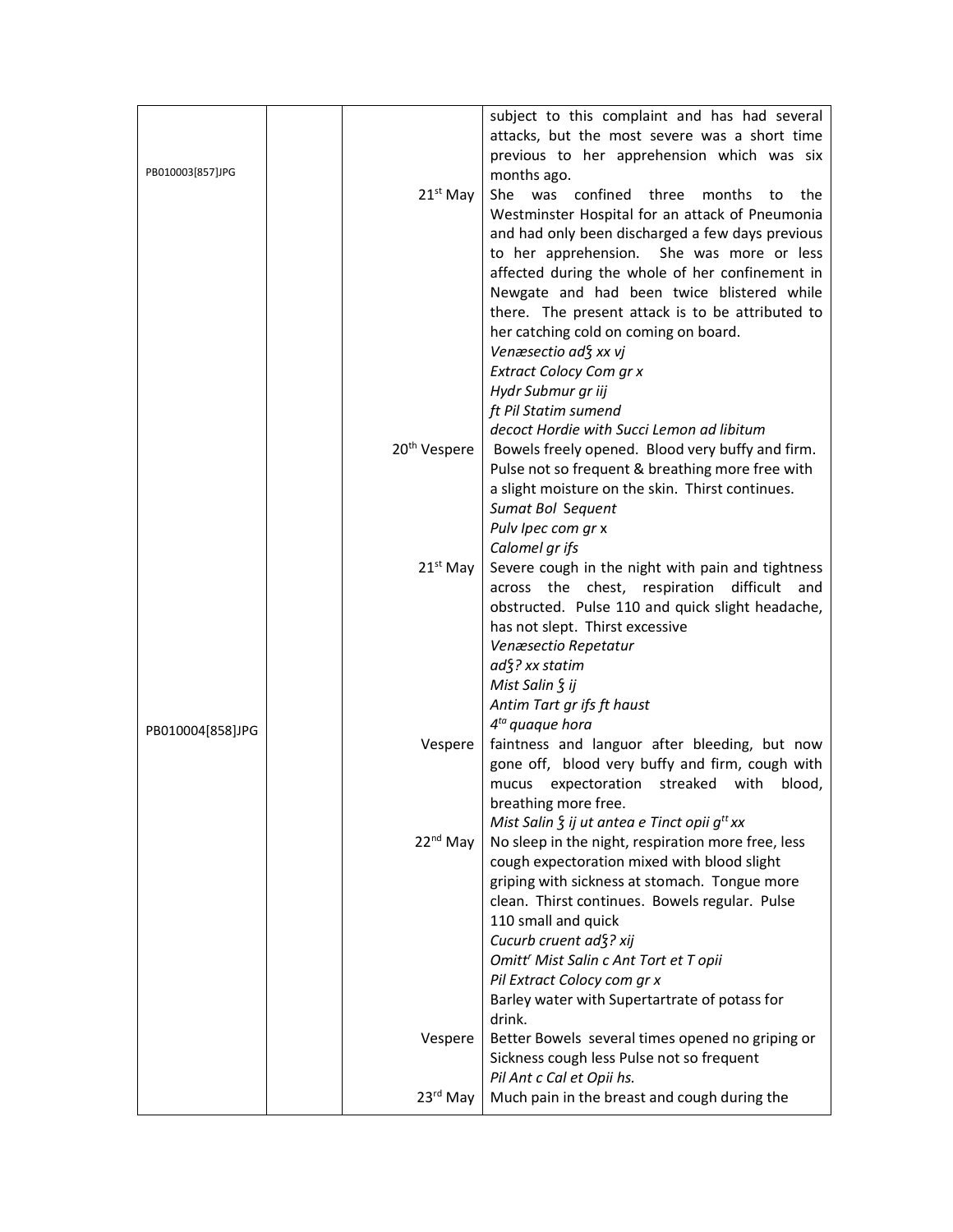|                  |                      | night respiration difficult and hurried Pulse        |
|------------------|----------------------|------------------------------------------------------|
|                  |                      |                                                      |
|                  |                      | frequent                                             |
|                  |                      | VS ad 3xx Statim                                     |
|                  |                      | Mist Salin c Antim Fort et Tinct Digital ter die     |
|                  | Vespere              | Got faint when about 16 oz were taken; has           |
|                  |                      | remained easy ever since but very faintish and       |
|                  |                      | weak, very little cough expectoration still streaked |
|                  |                      | with blood, respiration easy. Bowels relaxed.        |
|                  |                      | Pulse 100 more full.                                 |
|                  |                      |                                                      |
|                  |                      | Applicetur Emplast Lyttae Pectori                    |
|                  |                      | Haust opii g <sup>tt</sup> 30                        |
| PB010005[847]JPG | 24 <sup>th</sup> May | Blister rose well, restless in the right a catching  |
|                  |                      | pain in the breast this morning which prevents       |
|                  |                      | respiration Pulse more quick.<br>Thirst with a       |
|                  |                      | request for cold water.                              |
|                  |                      |                                                      |
|                  |                      | VS ad §? vj                                          |
|                  |                      | Rx Mist Salin Sij                                    |
|                  |                      | Vin Antim Tinct opii a a g <sup>tt</sup> xv          |
|                  |                      | 3 <sup>tia</sup> quaque hora                         |
|                  | Vespere              | More easy has slept a little in the day. Bowels      |
|                  |                      | regular. Tongue more clean, has taken a little       |
|                  |                      | sago.                                                |
|                  |                      |                                                      |
|                  |                      | Rx Extract Hyoscyami                                 |
|                  |                      | Conii a a gr ijfs ft Pil                             |
|                  |                      | hs Sumend c Haust opii g <sup>tt</sup> 30            |
|                  | $25th$ May           | Rested better in the night but no sleep, very weak   |
|                  |                      | and debilitated, respiration easy and free.          |
|                  |                      | Very little cough, expectoration copious and         |
|                  |                      | occasionally mixed with blood. Tongue clean. Not     |
|                  |                      |                                                      |
|                  |                      | so thirsty. Slight appetite. Sago occasionally.      |
|                  |                      | Mist Salin c Vin Antim ut antea                      |
|                  | Vespere              | Pil conii et Hyoscyam et Haust opii hs               |
|                  | $26th$ May           | Much better, free from pain and cough, rested        |
|                  |                      | well in the night.                                   |
|                  |                      | Pulse still 110, now quick. Skin moist at temple.    |
|                  |                      | Contr <sup>d</sup> Med ut heri                       |
|                  | Vespere              | Slight return of pain in the heart, has coughed      |
|                  |                      |                                                      |
|                  |                      | much in the day, respiration difficult.              |
|                  |                      | Repet <sup>'</sup> Emp Lyttae                        |
|                  |                      | Mist Salin c Vin Antim ut opii g <sup>tt</sup> 30 hs |
|                  |                      | Lemonade for drink                                   |
| PB010006[848]JPG | $27th$ May           | Has not rested well in the night no sleep, blister   |
|                  |                      | discharges profusely. Pulse frequent and small       |
|                  |                      | severe cough incessant. No appetite. Skin slightly   |
|                  |                      |                                                      |
|                  |                      | moist, very weak and exhausted.                      |
|                  |                      | Rx. Mist Salin § ij                                  |
|                  |                      | Tinct opii g <sup>tt</sup> xx                        |
|                  |                      | T digital $g^{tt}$ x v ft Haust ter in die           |
|                  |                      | Sago with wine occasionally                          |
|                  |                      | Lemonade for drink                                   |
|                  | Vespere              | Cough not so distressing. Pulse 100 more full.       |
|                  |                      |                                                      |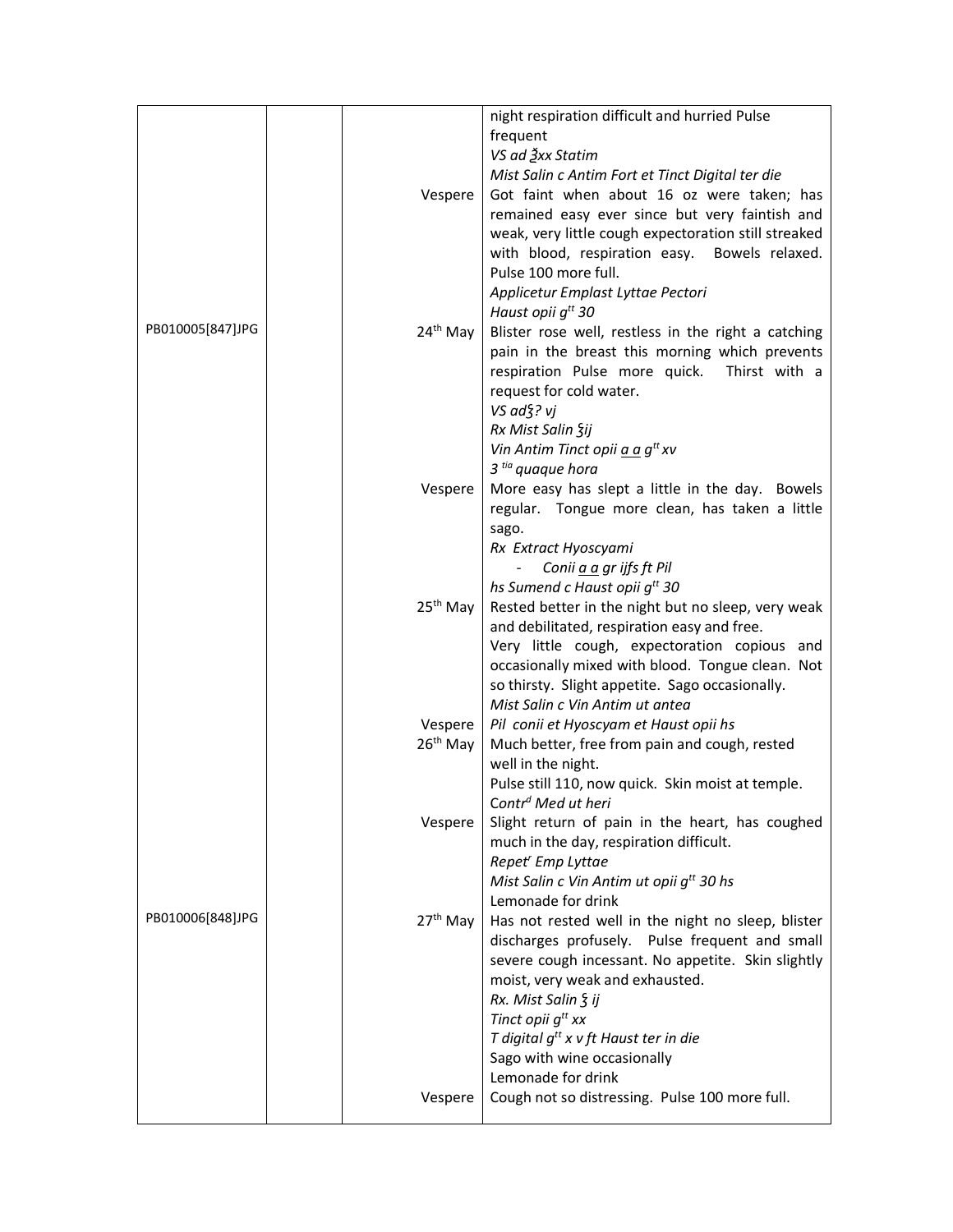|                  |                      | Bol Ipec com gr x<br>c Hydr Submur gr ifs hs                                                              |
|------------------|----------------------|-----------------------------------------------------------------------------------------------------------|
|                  |                      | Haust opii g <sup>tt</sup> xx                                                                             |
|                  | 28 <sup>th</sup> May | Slept in the night and feels better and much                                                              |
|                  |                      | refreshed. Not so much cough, expectoration                                                               |
|                  |                      | more free as also respiration. Pulse 100 regular                                                          |
|                  |                      | and full. Bowels open.                                                                                    |
|                  |                      | Cont <sup>n</sup> med ut heri                                                                             |
|                  |                      | Vin Rub $\frac{1}{2}$ ij ter in die                                                                       |
|                  | 29 <sup>th</sup> May | Free from pain in the breast very little cough.                                                           |
|                  |                      | Slept well. Appetite improving. Tongue clean.                                                             |
|                  |                      | Blister discharges freely to be dressed with<br>irritating ointment. Half diet.                           |
|                  |                      | Mist Salin ut antea                                                                                       |
|                  |                      | Pil Calomel c Antim et opii hs                                                                            |
|                  |                      | Vin Rub $\frac{1}{2}$ ij ter in die                                                                       |
|                  | 30 <sup>th</sup> May | Suffering much from sea-sickness. Vomits                                                                  |
| PB010007[849]JPG |                      | incessantly.                                                                                              |
|                  |                      | Pil opii gr ifs h.s.                                                                                      |
|                  | $31st$ May           | Very debilitated and low. Much exhausted from                                                             |
|                  |                      | vomiting. Pulse regular and 66. Not much cough,                                                           |
|                  |                      | expectoration free but apparently mixed with                                                              |
|                  |                      | purulent matter, bowels regular. Tongue clean. A                                                          |
|                  |                      | little wine occasionally mixed with Sago.                                                                 |
|                  | Vespere              | Haust Salin c Tinct opii g <sup>tt</sup> 30                                                               |
|                  |                      | In actu effervescentiae sumendus                                                                          |
|                  | June 1 <sup>st</sup> | Still sick not much cough, pain confined to left side<br>of the chest, blister healed. A little warm wine |
|                  |                      | with spice.                                                                                               |
|                  | June 2 <sup>nd</sup> | Slept well in the night, no sickness. Pulse and                                                           |
|                  |                      | bowels regular, appetite improving, has taken a                                                           |
|                  |                      | little soup as also sago wine lbfs in die                                                                 |
|                  |                      | Pil Ant c Col et opii gr fs hs]                                                                           |
|                  | June 4 <sup>th</sup> | Short distressing cough expectoration scanty,                                                             |
|                  |                      | frothy and mixed with pus occasionally streaked                                                           |
|                  |                      | with blood; pain confined to left side of chest,                                                          |
|                  |                      | weak and debilitated. Pulse 90 small and quick.                                                           |
|                  |                      | Tongue clean. Skin natural temperature.                                                                   |
|                  |                      | Mist Salin § ij c Vin Antim xv                                                                            |
|                  |                      | T opii et digital aa $q^{tt}$ xx ter in die                                                               |
|                  |                      | Pil Antim c Cal et opii hs<br>Sago with a little wine. Omni nocte                                         |
| PB010008[830JPG  | June 6 <sup>th</sup> | has coughed much in the night, expectoration                                                              |
|                  |                      | difficult breathing obstructed                                                                            |
|                  | 10 AM                | at this time was seized with violent pain in the left                                                     |
|                  |                      | brest (sic) difficulty of breathing and faintness                                                         |
|                  |                      | Rx. Sp. Æther Nitros g <sup>tt</sup> xxx                                                                  |
|                  |                      | Tinct opii g <sup>tt</sup> xx                                                                             |
|                  |                      | Aqua § i ft Haust Stat Sum                                                                                |
|                  | Vespere              | Was relieved shortly after taking the draught, has                                                        |
|                  |                      | remained easy all day and slept.                                                                          |
|                  |                      |                                                                                                           |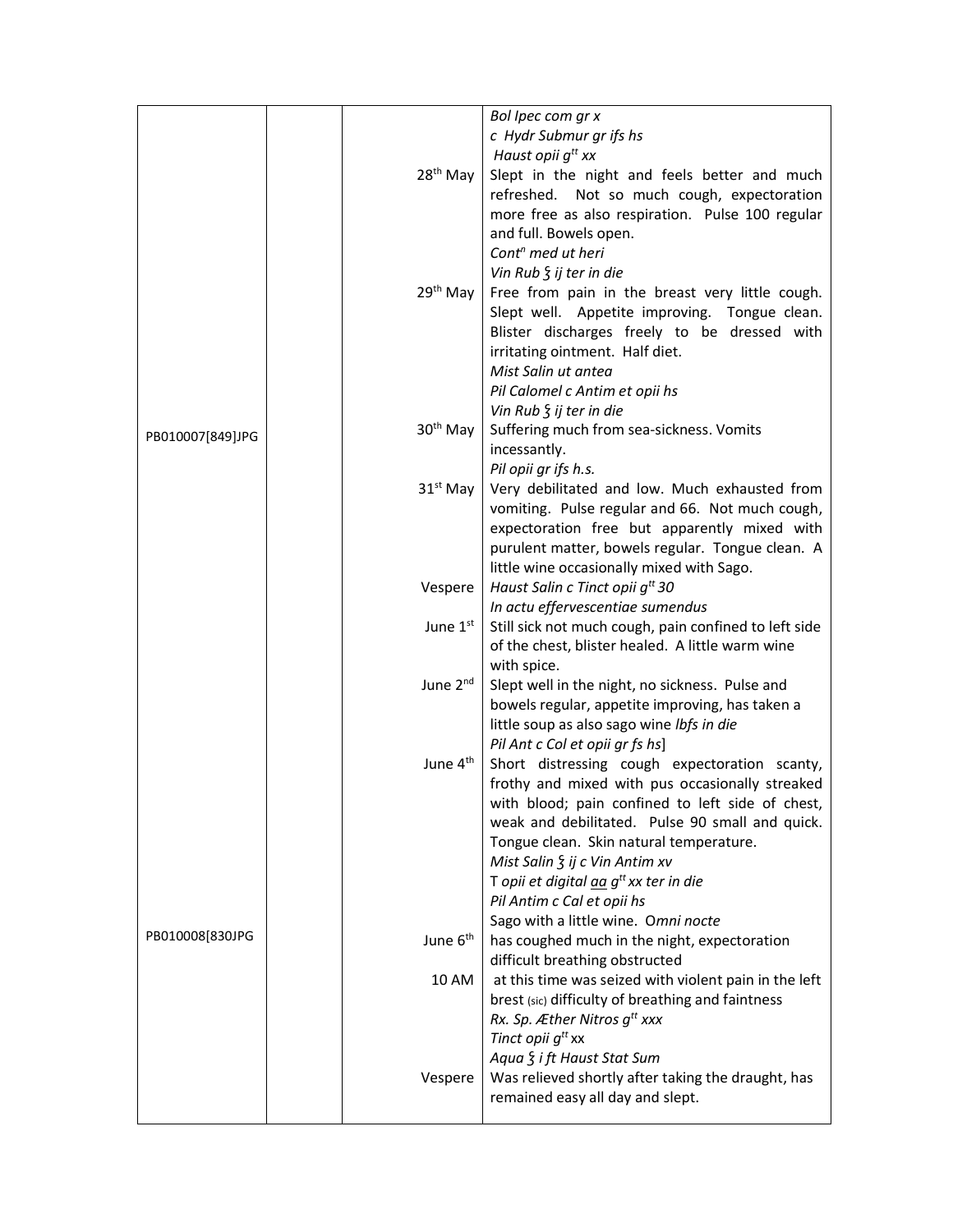|             | June 7 <sup>th</sup>  | Pil Cal c antim et opii hs<br>Bowels relaxed in the night with griping pain and                         |
|-------------|-----------------------|---------------------------------------------------------------------------------------------------------|
|             |                       | tenesmus cough troublesome                                                                              |
|             |                       | Ol Ricini $\S$ T opii $g^{tt}$ xx                                                                       |
|             |                       | Barley water for drink                                                                                  |
|             | June 10 <sup>th</sup> | Bowels [regulated?] has taken Pil cal c ant et opii                                                     |
|             |                       | at bed time since last report. Mouth slightly                                                           |
|             |                       | affected. Cough with pain in the left brest. Still                                                      |
|             |                       | severe expectoration more copious, mixed with                                                           |
|             |                       | pus and when the cough is severe mixed with<br>blood, debility and emaciation increases.                |
|             |                       | Omitt <sup>r</sup> Pil Cal et Ant                                                                       |
|             |                       | Rx. Sulph Quinin gr ifs                                                                                 |
|             |                       | acid sulph <sup>t</sup> Pil $g^{tt}x$ v                                                                 |
|             |                       | Aqua § ifs ft Haust ter in die                                                                          |
|             |                       | Haust opii $g^{tt}$ xxx hs                                                                              |
|             |                       | Ung <sup>t</sup> antim Tart Pectori Inflicand                                                           |
|             |                       | Takes little soup and sago with wine.                                                                   |
|             |                       | Lemonade ad libitum                                                                                     |
| PB010009JPG | 12 <sup>th</sup> June | cough frequent and so severe as to cause                                                                |
|             |                       | vomiting, very severe headache, no appetite.<br>Bowels costive.                                         |
|             |                       | Pil Extract Colocy com gr x                                                                             |
|             |                       | A little hot wine with spice.                                                                           |
|             |                       | Sago occasionally,                                                                                      |
|             |                       | Cont <sup>n</sup> Ung <sup>t</sup> Ant Tart                                                             |
|             |                       | Haust opii g <sup>tt</sup> 30 hs                                                                        |
|             | 13 <sup>th</sup> June | Passed a better night, is very sick at stomach this                                                     |
|             |                       | morning. Bowels twice opened. Pustules                                                                  |
|             |                       | numerous and painful on left side of the chest,                                                         |
|             |                       | expectoration mixed with pus.<br>Rx Ammon Carb gr vj                                                    |
|             |                       | Tinct opii g <sup>tt</sup> xx                                                                           |
|             |                       | AgMenth § ifs ft Haust stat sum                                                                         |
|             | 20 <sup>th</sup> June | has been little troubled with pain the breast since                                                     |
|             |                       | last report but the cough with expectoration still                                                      |
|             |                       | continues, and is streaked with blood every two or                                                      |
|             |                       | three days when the cough is more than usually                                                          |
|             |                       | emaciation<br>and<br>debility<br>severe,<br>increases.                                                  |
|             |                       | Sickness at stomach almost constant and retching<br>very severe and distressing. Legs and feet begin to |
|             |                       | swell as also cold nightly perspirations, appetite a                                                    |
|             |                       | little improved, takes a little preserved meat and                                                      |
|             |                       | sago occasionally, wine sips in the day.                                                                |
|             |                       | Haust opii hs                                                                                           |
| PB010010JPG | 29 <sup>th</sup> July | This patient continued to decline constantly since                                                      |
|             |                       | last report, harassed with cough and almost                                                             |
|             |                       | The hectic<br>incessant vomiting.<br>symptoms                                                           |
|             |                       | increased the expectoration profuse mixed with                                                          |
|             |                       | pus and blood occasionally. Medicines were given                                                        |
|             |                       | to mitigate urgent symptoms from time to time,                                                          |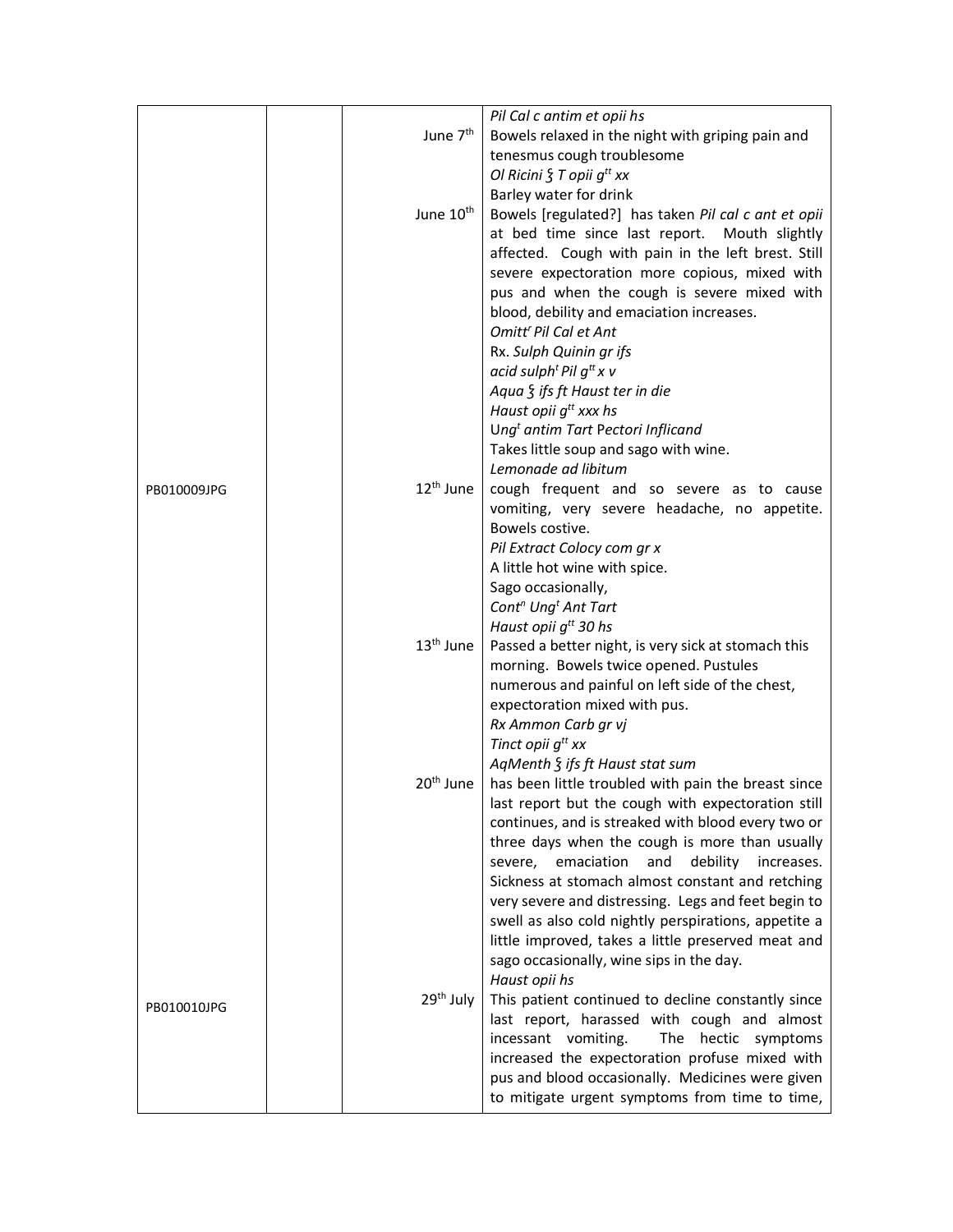| PB010011 JPG                |                |                                                                            | Carbonate of Ammonia in effervescing draughts<br>with opium, the Quinine with the Sulphuric acid;<br>and the strength supported with preserved soups<br>and sago with wine, wine lb fs daily.<br>During the last few days the mouth and tongue<br>became red and excoriated, greatly distressed and<br>wandering intellect, Vomits and coughs much,<br>expectoration scanty. She has taken nothing but<br>wine with an opiate for some days at $11am - she$<br>died reduced to the most extreme state of debility<br>and emaciation - on examination after death.<br>On opening the chest the Plura was found<br>everywhere strongly adhering particularly the left<br>side; the left lung was much diminished in size.<br>Numerous small abscesses were<br>dispersed<br>through the substance of both lungs, the<br>remaining substance of left lung was dense and<br>hepatised the liver appeared healthy and of the<br>natural size but the gall bladder was shrunk and<br>thickened being filled with gall stones. Some of<br>those biliary concretions were the size of a nut,<br>and amounted to six in number they were so<br>pressed on, as to have their sides flattened so as<br>the whole to form a substance the shape of the<br>gall bladder and completely filling it $-$ there was<br>very little bile of a very thick consistence |
|-----------------------------|----------------|----------------------------------------------------------------------------|---------------------------------------------------------------------------------------------------------------------------------------------------------------------------------------------------------------------------------------------------------------------------------------------------------------------------------------------------------------------------------------------------------------------------------------------------------------------------------------------------------------------------------------------------------------------------------------------------------------------------------------------------------------------------------------------------------------------------------------------------------------------------------------------------------------------------------------------------------------------------------------------------------------------------------------------------------------------------------------------------------------------------------------------------------------------------------------------------------------------------------------------------------------------------------------------------------------------------------------------------------------------------------------------------------------------------------------------------|
| Constitutional<br>Infirmity | $\overline{2}$ | Ann Saunders<br>(or Fraser)<br>ætat 37<br>Prisoner<br>5 <sup>th</sup> June | Complained this morning of faintness sickness at<br>stomach and irregularity of the bowels with<br>griping and purging, Pulse small and weak, Surface<br>of the body, cold and clamy, Tongue foul and dry,<br>has been much debilitated since on board; and                                                                                                                                                                                                                                                                                                                                                                                                                                                                                                                                                                                                                                                                                                                                                                                                                                                                                                                                                                                                                                                                                       |
| PB010012 JPG                |                | Spithead<br>Died on board at<br>Sea<br>6 <sup>th</sup> June 1830           | confined to the Sickbay for a few days, with a<br>Similar complaint; suffered during her<br>confinement in gaol an attack of Intermittent<br>Fever which confined her to the Infirmary nearly<br>the whole of the time $-$ abdomen painful and<br>tender on pressure. Menstrual discharge irregular<br>and scanty -Bol Calomel gr v Infus Sennæ Žij<br>Pulv Ipec [Com?] gr xij h.s.<br>Has been much harassed? with constant vomiting<br>all night; Bowels freely acted on, inclination to<br>stool frequent, pain and tenderness of the<br>abdomen continues especially on pressure. Thirst,                                                                                                                                                                                                                                                                                                                                                                                                                                                                                                                                                                                                                                                                                                                                                     |
|                             |                | Vespere                                                                    | Tongue more clean Pulse small and weak<br>Cucurb Cruent Epigastria<br>Pil Col c Ant et Opii i 3tia quaque hora<br>Barley water for drink<br>Vomiting continues and tenderness and tension of<br>the abdomen Epigastrium painful on pressure,                                                                                                                                                                                                                                                                                                                                                                                                                                                                                                                                                                                                                                                                                                                                                                                                                                                                                                                                                                                                                                                                                                      |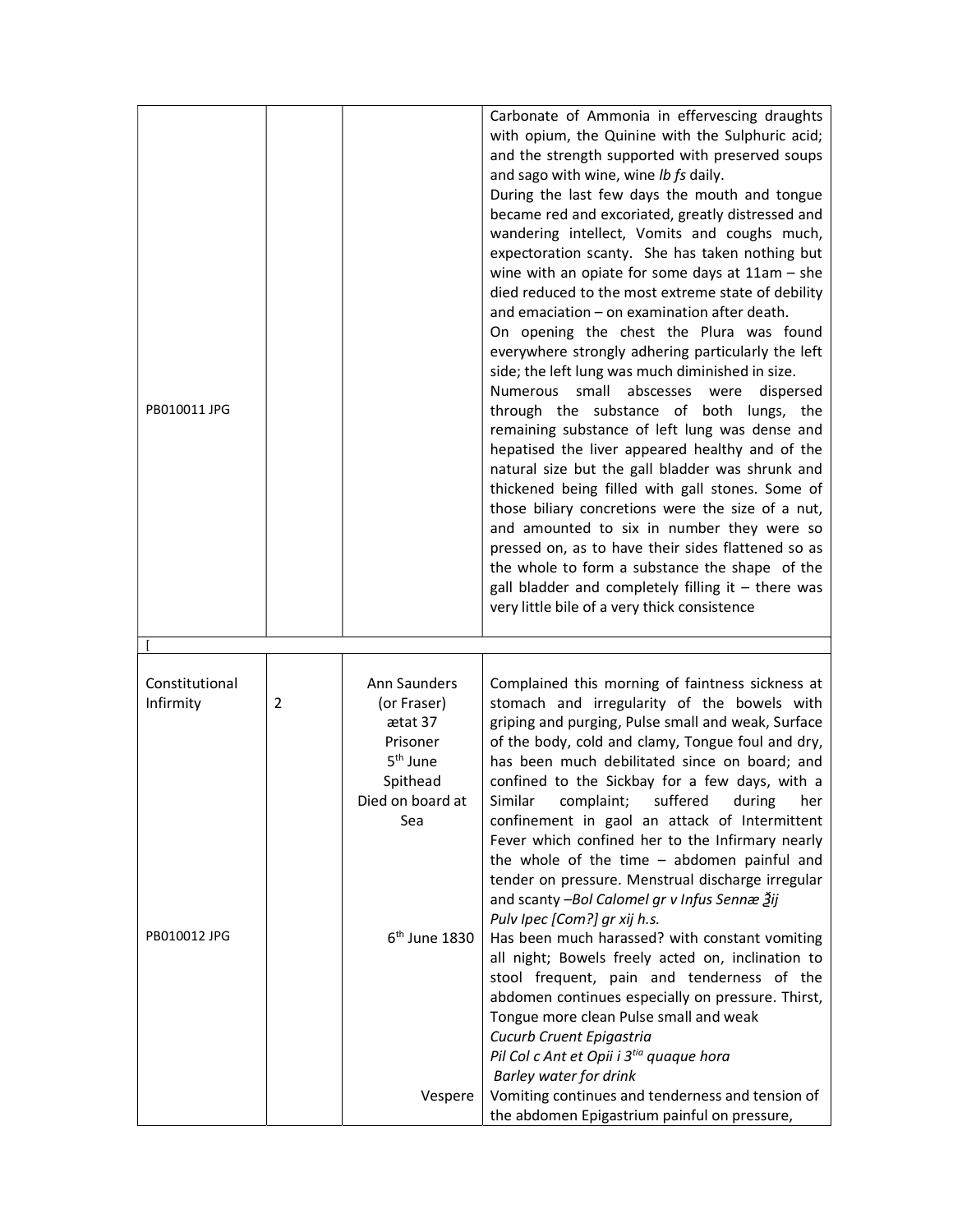|              |                              | calls to stool less frequent less tenesmus Cont' Pil                                  |
|--------------|------------------------------|---------------------------------------------------------------------------------------|
|              |                              | Col c Ant et Opii                                                                     |
|              |                              | Haust Salin Efferves c Tinct Opii gtt 30 Statim                                       |
|              |                              | Vesicatorium Epigastria                                                               |
|              | 7 <sup>th</sup> June 1830    | Passed a better night Slept a little vomits but                                       |
|              |                              | seldom today; only twice purged in the night; no                                      |
|              |                              | griping weak and exhausted Thirst continues                                           |
|              |                              | distressing-Pulse small                                                               |
|              |                              | Blister rose well                                                                     |
|              |                              | Cont <sup>r</sup> Oil 3 <sup>tia</sup> quaque hora et antea                           |
|              | Vespere                      | Pulv Ipec com gr xij                                                                  |
|              |                              | Tinct Opii gtt 30                                                                     |
|              |                              | Pil Calomel gr iifs hs.                                                               |
|              | 8 <sup>th</sup> June         | Rested in the night $-$ no vomiting until this                                        |
|              |                              | morning no purging abdomen less tender and not                                        |
|              |                              | so distended, Pulse still small, skin not so cold or                                  |
|              |                              | clamy mouth sore from medicine, less Thirst                                           |
|              |                              | Tongue furred but moist slight appetite                                               |
|              |                              | Omitt <sup>r</sup> Pil                                                                |
|              |                              | Mist Salin Ѯij ter in die                                                             |
|              |                              | Sago with a little wine                                                               |
| PB010013 JPG | June 11 <sup>th</sup>        | very little complaint no vomiting Bowels regular                                      |
|              |                              | Pulse regular but weak Tongue clean appetite                                          |
|              |                              | improves Slight Ptyalism Infus Quassiæ c acid                                         |
|              |                              | Sulph Dil Ѯij ter in die                                                              |
|              |                              | Sago wine Ib fs in die                                                                |
|              | $12^{\text{th}}$             | Improves in strength, no particular complaint                                         |
|              |                              | Bowels regular Preserved meat                                                         |
|              | $16^{\text{th}}$             | Mouth well no complaint                                                               |
|              | $18^{\text{th}}$             | Discharged convalescent                                                               |
|              | 30 <sup>th</sup> August 1830 | Re-admitted with constant purging griping and                                         |
|              |                              | tenesmus pain and tenderness of the abdomen                                           |
|              |                              |                                                                                       |
|              |                              | Severe wretching and vomiting - has been<br>sometimes better and sometimes worse with |
|              |                              |                                                                                       |
|              |                              | diarrhoea and constipation alternating since last                                     |
|              |                              | discharge, and greatly distressed by vomiting                                         |
|              |                              | specially when there is the least motion so much                                      |
|              |                              | so that she feels a sensible difference when in                                       |
|              |                              | the Sickbay where there is more motion than in                                        |
|              |                              | her own berth, She is much reduced and                                                |
|              |                              | debilitated her appetite she says continues good                                      |
|              |                              | Tongue clean Pulse small and weak but regular                                         |
|              |                              | and 60 in the minute Skin cold moist no other                                         |
|              |                              | [complaint?]                                                                          |
|              |                              | Rx Tinct Rhei 3i                                                                      |
|              |                              | Tinct Opii gtt 30 ft Haust Statim Sumendus                                            |
|              |                              | Mist Carb Ammon c Aq Menth Pip 3ifs ter in die                                        |
|              |                              | Pil Ant c Cal et Opii hs                                                              |
| PB010014 JPG | 31 <sup>st</sup> August 1830 | only twice purged since yesterday griping less pain                                   |
|              |                              | tenderness and tension of the abdomen continues                                       |
|              |                              | with constant vomiting a large Blister over the                                       |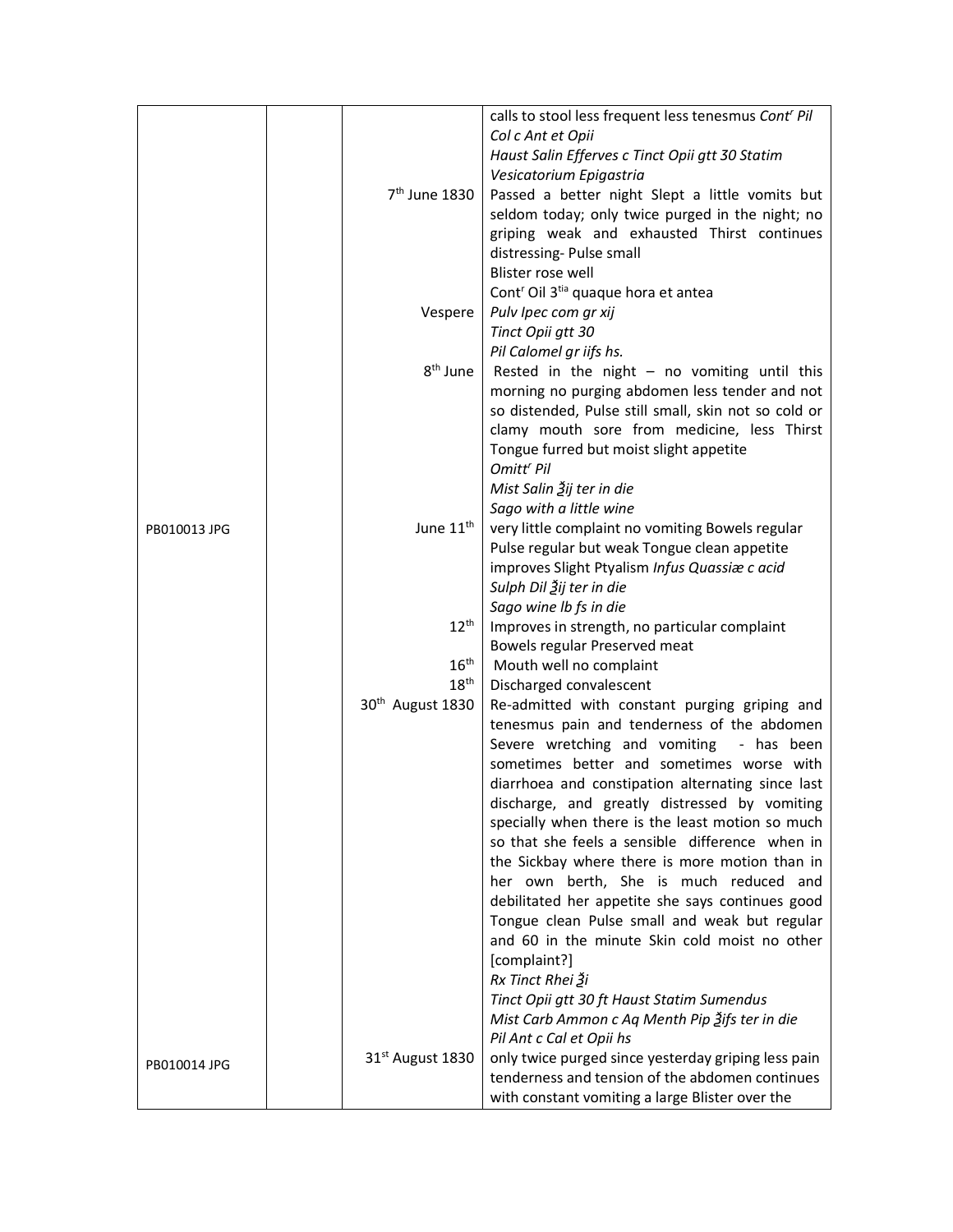|              | 1 <sup>st</sup> September<br>1830                  | abdomen and Epigastrium<br>Rx Ammon Sub Carbon 3i<br>Aqua Menth Žviij<br>Tinct Opii 3i ft mist Sumat quortum portem ter in<br>die, Pil Col c Ant et Opii hs.<br>Blister rose well vomits constantly everything she<br>takes either liquid or solid much debilitated Pulse                                                               |
|--------------|----------------------------------------------------|-----------------------------------------------------------------------------------------------------------------------------------------------------------------------------------------------------------------------------------------------------------------------------------------------------------------------------------------|
|              |                                                    | small and weak skin cold and clamy face pale and<br>cadaverous thirst Bowels much relaxed in the<br>night with griping.<br>Rx Mist Cretæ Žviij<br>Tinct Cinnam Com 3vj<br>Tinct Catechu Ѯfs ft mist<br>Capt Ѯifs 3 <sup>tia</sup> quaque hora<br>Haust Opii gtt 30 hs.                                                                  |
|              | 2 <sup>nd</sup> September                          | Sago with wine occasionally<br>Very low and debilitated Sickness not so severe<br>Bowels complaint relieved Tongue furred face<br>swollen less [veinatous??]<br>Pulse small and weak<br>Rx Pil Ammon Sub Carbon gr v<br>Confect Aromat gr iij ter in die<br>Preserved Soup warm wine occasionally                                       |
|              | 4 <sup>th</sup> Sept <sup>r</sup>                  | Pil Cal c Ant et Opii hs.<br>Sunken and exhausted vomiting incessant<br>retching severe<br>Bowels relaxed with watery stools passed in her<br>[bed] mouth foul Tongue extended                                                                                                                                                          |
| PB010015 JPG | 6 <sup>th</sup> September<br>1830                  | Cont' Med ut heri<br>Continues to sink constantly vomiting watery,<br>Stools passed in bed Thirst urgent Tongue furred<br>and dry teeth and mouth black and caked with<br>sordes countenance sunken [Eyelids?]<br>Swollen feet and legs œdematous takes Sago with<br>wine frequently warm wine with spice to be given<br>often          |
|              | 11 <sup>th</sup> September<br>1830<br>2 a.m. Died. | Pil Sulph Quinin gr ij<br>Confect Aromat gr iij 2 <sup>?</sup> quaque hora<br>Haust opii gtt 30 bis in die<br>Continued to sink and vomiting incessantly until<br>this morning when she expired, cordials and<br>stimulants were frequently given but I could not<br>see that anything had the last effect or give the<br>least relief. |
|              |                                                    |                                                                                                                                                                                                                                                                                                                                         |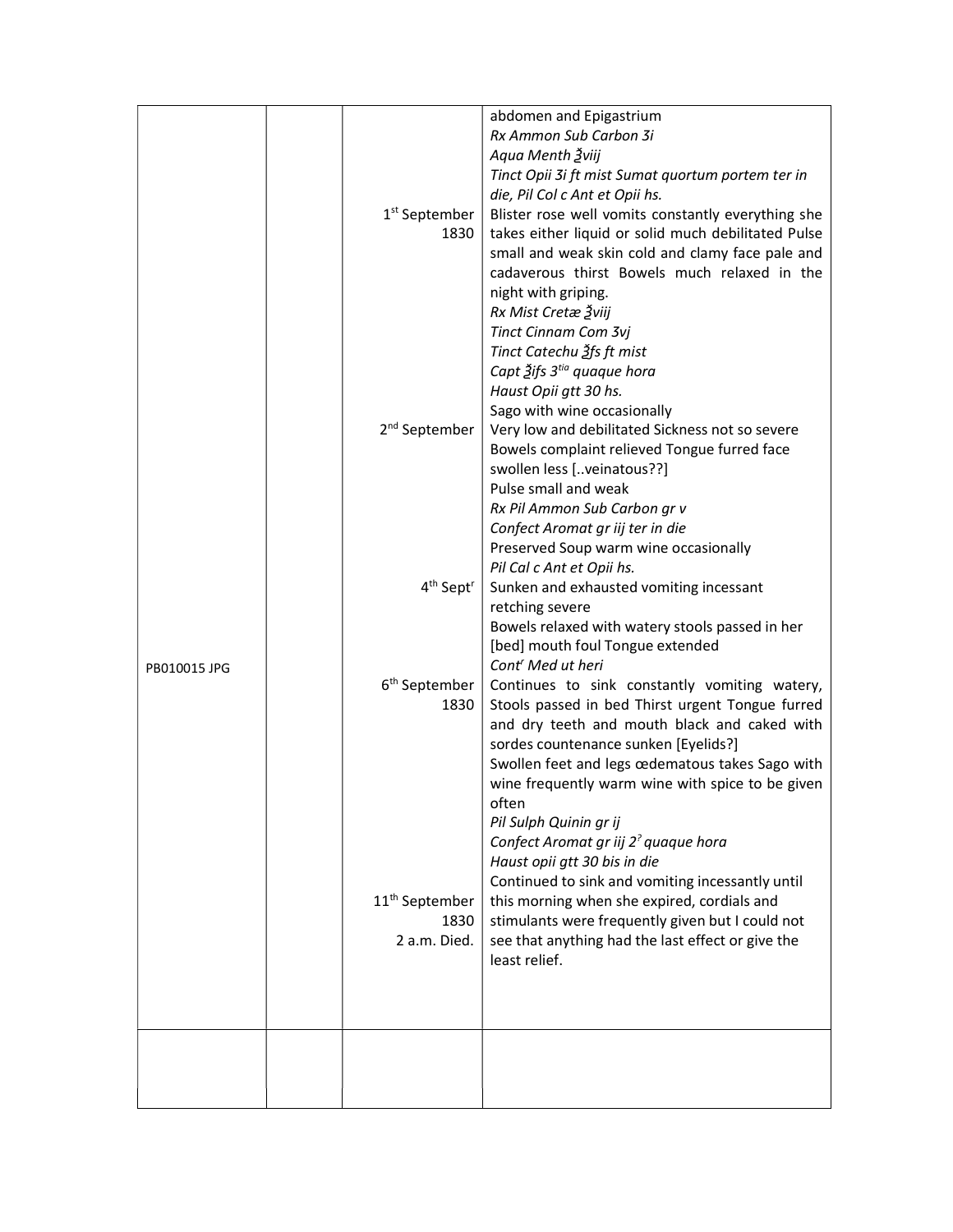| PB010016 JPG | Ætat 18<br>A Free girl<br>23rd of June<br>At Sea<br>Disch <sup>d</sup> cured<br>Vespere<br>June 24 <sup>th</sup><br>Vespere<br>25 <sup>th</sup> June | this morning of severe headache with throbbing at<br>the temples eyes glassy face flushed; pain across<br>the loins and general soreness all over with<br>restlessness all night went to bed ailing last<br>frequent and small hot skin<br>Blooded to the extent of 16oz when she got faint<br>Rx Post [horos decos]<br>Sulph Magnes Ѯi<br>Ant Fort gr iifs<br>Aqua Žviij ft mist<br>Sumat quantum portem<br>$2^{nd}$ quaque hora<br>Lemonade for drink<br>Sickness with moisture on the surface Bowels<br>acted on freely<br>very foul Blood taken yesterday buffy<br>Rept <sup>r</sup> Venæsectio ad Ѯxx<br>Mist Salin Žij<br>Vin Antim gtt xx tertia quaque hora lemonade ad<br>libitum<br>Pil Ant c Col et opii ut antea Pediluvio hs. |
|--------------|------------------------------------------------------------------------------------------------------------------------------------------------------|--------------------------------------------------------------------------------------------------------------------------------------------------------------------------------------------------------------------------------------------------------------------------------------------------------------------------------------------------------------------------------------------------------------------------------------------------------------------------------------------------------------------------------------------------------------------------------------------------------------------------------------------------------------------------------------------------------------------------------------------|
|              |                                                                                                                                                      |                                                                                                                                                                                                                                                                                                                                                                                                                                                                                                                                                                                                                                                                                                                                            |
|              |                                                                                                                                                      |                                                                                                                                                                                                                                                                                                                                                                                                                                                                                                                                                                                                                                                                                                                                            |
|              |                                                                                                                                                      | evening but did not complain, Tongue furred with                                                                                                                                                                                                                                                                                                                                                                                                                                                                                                                                                                                                                                                                                           |
|              |                                                                                                                                                      | considerable Thirst costive Bowels. Pulse very                                                                                                                                                                                                                                                                                                                                                                                                                                                                                                                                                                                                                                                                                             |
|              |                                                                                                                                                      | Passed a restless night Still feverish pungent hot<br>skin Pulse quick and frequent Tongue and mouth                                                                                                                                                                                                                                                                                                                                                                                                                                                                                                                                                                                                                                       |
|              |                                                                                                                                                      |                                                                                                                                                                                                                                                                                                                                                                                                                                                                                                                                                                                                                                                                                                                                            |
|              |                                                                                                                                                      |                                                                                                                                                                                                                                                                                                                                                                                                                                                                                                                                                                                                                                                                                                                                            |
|              |                                                                                                                                                      |                                                                                                                                                                                                                                                                                                                                                                                                                                                                                                                                                                                                                                                                                                                                            |
|              |                                                                                                                                                      |                                                                                                                                                                                                                                                                                                                                                                                                                                                                                                                                                                                                                                                                                                                                            |
|              |                                                                                                                                                      |                                                                                                                                                                                                                                                                                                                                                                                                                                                                                                                                                                                                                                                                                                                                            |
|              |                                                                                                                                                      |                                                                                                                                                                                                                                                                                                                                                                                                                                                                                                                                                                                                                                                                                                                                            |
|              |                                                                                                                                                      |                                                                                                                                                                                                                                                                                                                                                                                                                                                                                                                                                                                                                                                                                                                                            |
|              |                                                                                                                                                      |                                                                                                                                                                                                                                                                                                                                                                                                                                                                                                                                                                                                                                                                                                                                            |
|              |                                                                                                                                                      |                                                                                                                                                                                                                                                                                                                                                                                                                                                                                                                                                                                                                                                                                                                                            |
|              |                                                                                                                                                      |                                                                                                                                                                                                                                                                                                                                                                                                                                                                                                                                                                                                                                                                                                                                            |
|              |                                                                                                                                                      |                                                                                                                                                                                                                                                                                                                                                                                                                                                                                                                                                                                                                                                                                                                                            |
|              |                                                                                                                                                      |                                                                                                                                                                                                                                                                                                                                                                                                                                                                                                                                                                                                                                                                                                                                            |
|              |                                                                                                                                                      |                                                                                                                                                                                                                                                                                                                                                                                                                                                                                                                                                                                                                                                                                                                                            |
|              |                                                                                                                                                      |                                                                                                                                                                                                                                                                                                                                                                                                                                                                                                                                                                                                                                                                                                                                            |
|              |                                                                                                                                                      |                                                                                                                                                                                                                                                                                                                                                                                                                                                                                                                                                                                                                                                                                                                                            |
|              |                                                                                                                                                      |                                                                                                                                                                                                                                                                                                                                                                                                                                                                                                                                                                                                                                                                                                                                            |
|              |                                                                                                                                                      |                                                                                                                                                                                                                                                                                                                                                                                                                                                                                                                                                                                                                                                                                                                                            |
|              |                                                                                                                                                      |                                                                                                                                                                                                                                                                                                                                                                                                                                                                                                                                                                                                                                                                                                                                            |
|              |                                                                                                                                                      |                                                                                                                                                                                                                                                                                                                                                                                                                                                                                                                                                                                                                                                                                                                                            |
|              |                                                                                                                                                      | Better in every respect Slept a little much reduced                                                                                                                                                                                                                                                                                                                                                                                                                                                                                                                                                                                                                                                                                        |
|              |                                                                                                                                                      | after bleeding yesterday and remains so, skin not                                                                                                                                                                                                                                                                                                                                                                                                                                                                                                                                                                                                                                                                                          |
|              |                                                                                                                                                      | so hot with less Thirst Bowels not open                                                                                                                                                                                                                                                                                                                                                                                                                                                                                                                                                                                                                                                                                                    |
|              |                                                                                                                                                      | Pulv Jalap Comp 3i                                                                                                                                                                                                                                                                                                                                                                                                                                                                                                                                                                                                                                                                                                                         |
|              |                                                                                                                                                      | Aq Menth Pip 3ifs Stat. Sumd                                                                                                                                                                                                                                                                                                                                                                                                                                                                                                                                                                                                                                                                                                               |
|              |                                                                                                                                                      | Barley- water for drink                                                                                                                                                                                                                                                                                                                                                                                                                                                                                                                                                                                                                                                                                                                    |
|              |                                                                                                                                                      | Pil ut heri hs.                                                                                                                                                                                                                                                                                                                                                                                                                                                                                                                                                                                                                                                                                                                            |
|              |                                                                                                                                                      | 28 <sup>th</sup> June   complains of weakness Strength considerably                                                                                                                                                                                                                                                                                                                                                                                                                                                                                                                                                                                                                                                                        |
|              |                                                                                                                                                      | reduced fretful and feverish disinclination to move                                                                                                                                                                                                                                                                                                                                                                                                                                                                                                                                                                                                                                                                                        |
|              |                                                                                                                                                      | Bowels very often Skin hot and dry Tongue coated                                                                                                                                                                                                                                                                                                                                                                                                                                                                                                                                                                                                                                                                                           |
|              |                                                                                                                                                      | Thirst continues Pulse 130 small and weak no                                                                                                                                                                                                                                                                                                                                                                                                                                                                                                                                                                                                                                                                                               |
|              |                                                                                                                                                      | sleep in the night                                                                                                                                                                                                                                                                                                                                                                                                                                                                                                                                                                                                                                                                                                                         |
|              |                                                                                                                                                      | Mist Salin c Vin Antim ter die                                                                                                                                                                                                                                                                                                                                                                                                                                                                                                                                                                                                                                                                                                             |
|              |                                                                                                                                                      | Barley water with Potass. Supertart for drink                                                                                                                                                                                                                                                                                                                                                                                                                                                                                                                                                                                                                                                                                              |
|              | $28th$ June                                                                                                                                          | Feverishness still continues furred Tongue with                                                                                                                                                                                                                                                                                                                                                                                                                                                                                                                                                                                                                                                                                            |
|              |                                                                                                                                                      | Thirst and hot skin Pulse quiet                                                                                                                                                                                                                                                                                                                                                                                                                                                                                                                                                                                                                                                                                                            |
|              |                                                                                                                                                      | Pil Antim c Col et Opii i ter in die                                                                                                                                                                                                                                                                                                                                                                                                                                                                                                                                                                                                                                                                                                       |
|              | 30 <sup>th</sup>                                                                                                                                     | Mouth affected Pulse more regular and full Skin                                                                                                                                                                                                                                                                                                                                                                                                                                                                                                                                                                                                                                                                                            |
|              |                                                                                                                                                      | slightly moist and not so hot not so restless or                                                                                                                                                                                                                                                                                                                                                                                                                                                                                                                                                                                                                                                                                           |
|              |                                                                                                                                                      | fretful Mouth and Tongue very foul Bowels regular                                                                                                                                                                                                                                                                                                                                                                                                                                                                                                                                                                                                                                                                                          |
|              |                                                                                                                                                      | no medicine                                                                                                                                                                                                                                                                                                                                                                                                                                                                                                                                                                                                                                                                                                                                |
|              |                                                                                                                                                      | Sago with a little wine                                                                                                                                                                                                                                                                                                                                                                                                                                                                                                                                                                                                                                                                                                                    |
| PB010017 JPG | July 3rd                                                                                                                                             | considerably better there is slight ptyalism Skin of                                                                                                                                                                                                                                                                                                                                                                                                                                                                                                                                                                                                                                                                                       |
|              |                                                                                                                                                      | nearly natural temperature Tongue moist Thirst                                                                                                                                                                                                                                                                                                                                                                                                                                                                                                                                                                                                                                                                                             |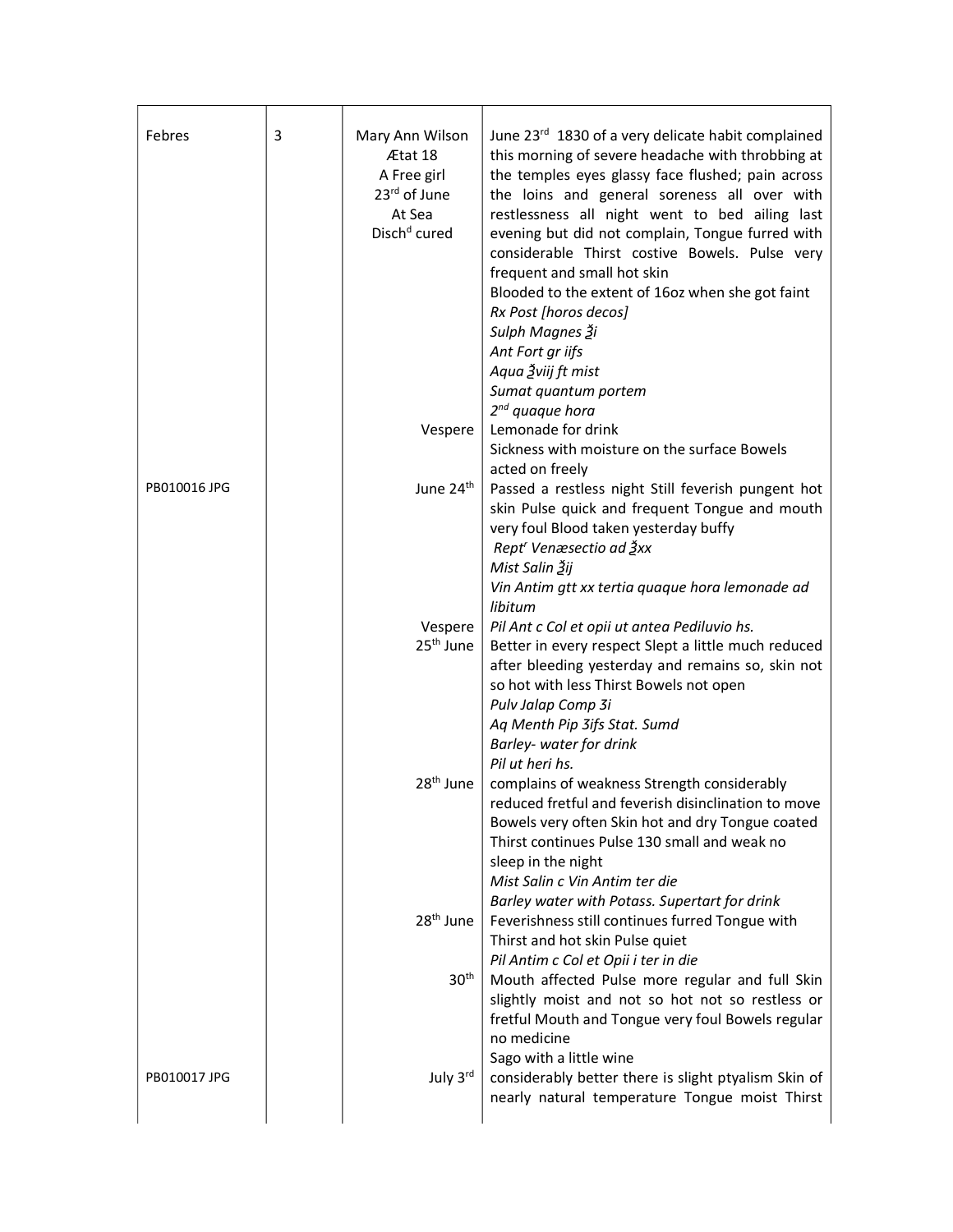|              |   | 6 <sup>th</sup> July<br>8 <sup>th</sup><br>$12^{\text{th}}$                                    | less appetite good Bowels regular<br>nil med<br>Preserved meat with wine 3iv the day<br>Continues to improve and gain strength mouth<br>well complains of weakness and slight headache at<br>times<br>Pil Colocy comp gr x<br>Sulph Magnes 3ij Stat Sumend<br>Tongue clean appetite good Skin and Pulse regular<br>gains strength<br>No complaint Disch <sup>d</sup> cured being of a very delicate<br>habit of body and constitution she remained<br>debilitated for some time. |
|--------------|---|------------------------------------------------------------------------------------------------|----------------------------------------------------------------------------------------------------------------------------------------------------------------------------------------------------------------------------------------------------------------------------------------------------------------------------------------------------------------------------------------------------------------------------------------------------------------------------------|
| Rheumatismus | 4 | Mary Hobbs<br>Ætat 17<br>A Prisoner<br>23rd of June 1830<br>At Sea<br>Disch <sup>d</sup> cured | Complains of painful affections of the wrists<br>elbows and ankles with swelling and inflammation<br>of the same Pulse frequent hot Skin costive<br>Bowels, loss of appetite with Thirst and furred<br>Tongue- has been ailing for a day or two never<br>before affected in a similar manner.<br>Venæsectio ad 316                                                                                                                                                               |
|              |   | Vespere                                                                                        | Pil Scam c Colocy et Calom iij<br>Got faint when 12oz was taken blood very buffy<br>and firm medicine has not acted on the bowels<br>Infus Sennæ Žij<br>Sulph Magnes 3iij Stat Sumend                                                                                                                                                                                                                                                                                            |
| PB010018 JPG |   | 24 <sup>th</sup> June<br>25 <sup>th</sup> June                                                 | Purged freely in the night joints more swollen very<br>much pained all over Tongue excessively furred<br>and foul Pulse 120 Skin hot<br>Rx Mist Salin c Ant Fort Žij 3tia quaque hora<br>Has slept a little in the night Pains in the shoulders<br>and left elbow ankles relieved and less swollen                                                                                                                                                                               |
|              |   | 26 <sup>th</sup>                                                                               | less fever Tongue still very furred no appetite<br>Bowels relaxed<br>Pil Ant c Col et Opii ter in die<br>Pulv Ipec comp gr xij Hydr Submur gr ifs ft Bol ij<br>h.s. Sumend<br>Ankles relieved no swelling left elbow more<br>swollen and painful hand swollen and tumefied<br>Shoulders very painful cannot bear to be touched<br>or to move Skin not so hot perspires a little in the<br>night                                                                                  |
|              |   | June 28 <sup>th</sup>                                                                          | <b>Balneum tepid</b><br>Contr Pil Cal c Ant et opii<br>Barley water for drink Sago with wine<br>Bol Ipec com et Hydr Submur ut heri h.s.<br>Pains continue much the same swelling of the arm<br>less, less fever Tongue more clean appetite<br>improves gums affected                                                                                                                                                                                                            |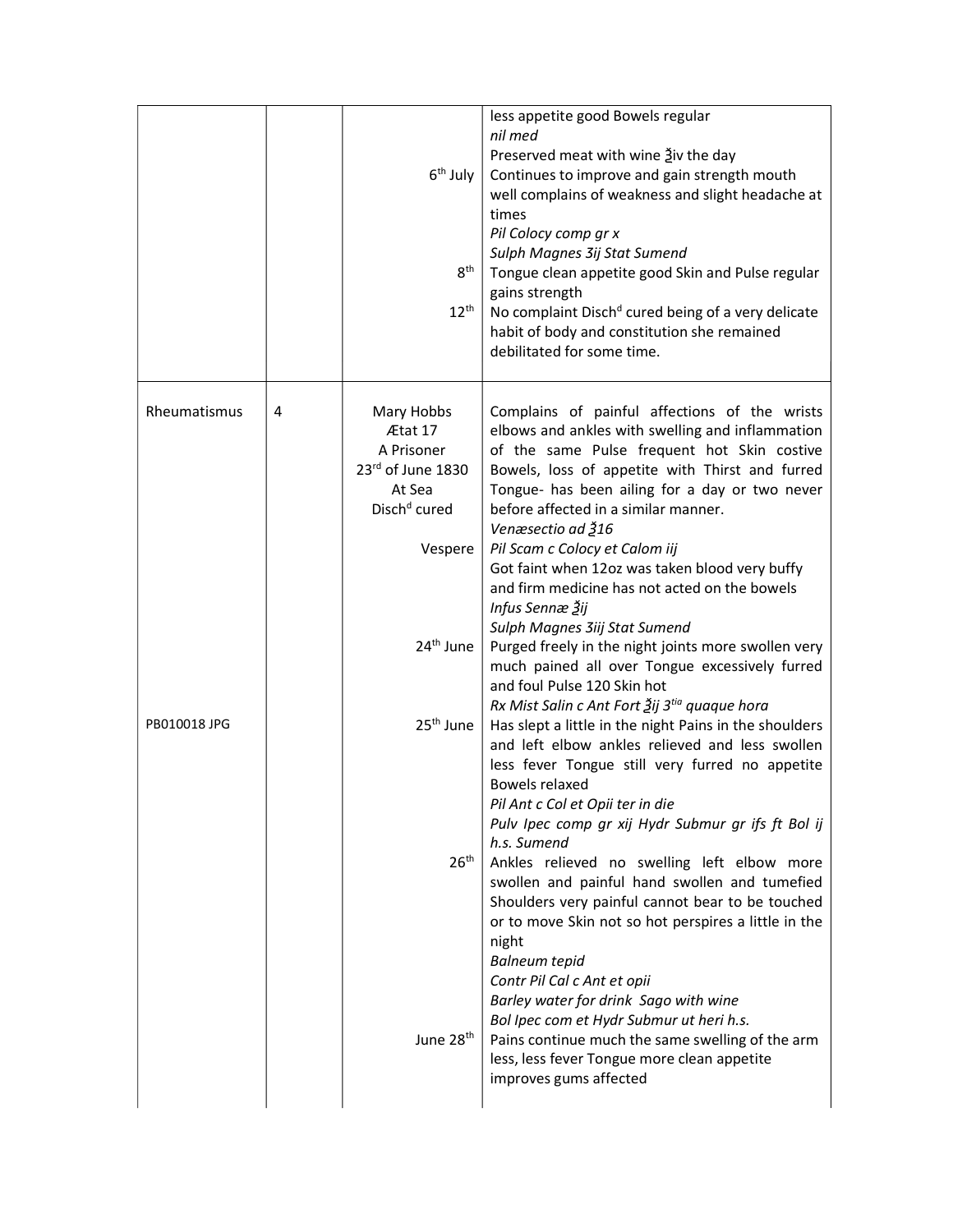| PB010019 JPG               |   | 6 <sup>th</sup> July<br>July 10 <sup>th</sup><br>16 <sup>th</sup> July<br>20 <sup>th</sup><br>23rd July                                                        | Rx Pulv Ipec com 3i<br>Aqua Menth Pip 3ifs Stat Sum.<br>Haustus opii gtt 30 h.s.<br>Mouth has been slightly affected since last report<br>but is now getting well has been taking only an<br>opiate at night upper extremities more easy but<br>the pain and swelling has returned today in both<br>ankles and left knee, which is very tender to the<br>touch general health improves appetite good<br>Rx Extract Colocy com gr x Fricetur Partes Affectæ<br>liniment Camphoræ<br>Utatur Pediluvio omni nocte<br>Preserved meat wine lb fs in the day<br>Ankles and knee continue slightly swollen but less<br>painful both elbows and wrists now affected, the<br>general health and appetite remaining good but<br>she looses flesh the least movement causes<br>excruciating pain either in one joint or another<br>which is characterized by its sudden shifting and<br>leaving the part easy but still swollen - the bowels<br>are occasionally regulated by laxative medicines<br>and an opiate given at bed time<br>Pains not so severe less swelling rests better at<br>night gains strength Tongue clean<br>Improves joints remain free from pain but a little<br>swelling continues<br>Lin Camphoræ<br>little complaint Discharged |
|----------------------------|---|----------------------------------------------------------------------------------------------------------------------------------------------------------------|-----------------------------------------------------------------------------------------------------------------------------------------------------------------------------------------------------------------------------------------------------------------------------------------------------------------------------------------------------------------------------------------------------------------------------------------------------------------------------------------------------------------------------------------------------------------------------------------------------------------------------------------------------------------------------------------------------------------------------------------------------------------------------------------------------------------------------------------------------------------------------------------------------------------------------------------------------------------------------------------------------------------------------------------------------------------------------------------------------------------------------------------------------------------------------------------------------------------------------------------------|
| Obstipatio<br>PB010020 JPG | 5 | Mary Riordan<br>Ætat 18<br>A Prisoner<br>18 <sup>th</sup> July 1830<br>At Sea<br>Sent to Hosp <sup>1</sup><br>convalescent<br>Vespere<br>19 <sup>th</sup> July | 18 <sup>th</sup> July complains of violent pain in the region of<br>the heart, difficult and very hurried respiration;<br>Pulse rapid and small not to be counted - there is<br>no increase of temperature, Tongue furred Bowels<br>costive and has been so by her own account for<br>the last ten days, Says she has not passed water<br>for the last two days, Belly tender on pressure<br>especially Hypogastric region<br>Venæsectio ad Ѯxx<br>Pil Scam c Col et Colcy iij<br>2PM. Infus Sennæ Žij<br>Sulph Magnes 3iv Statim<br>Blood taken not buft action of the heart much the<br>same Bowels not acted on as get Sick after taking<br>Sennæ<br>Rx Bol Col c Jalap<br>Catheterisma<br>In great pain no stool as yet took last night in                                                                                                                                                                                                                                                                                                                                                                                                                                                                                                |
|                            |   |                                                                                                                                                                | addition to the Jalap Bolus Pil Scam c Col et Colcy<br>no iv action of the heart violent 116 in the minute                                                                                                                                                                                                                                                                                                                                                                                                                                                                                                                                                                                                                                                                                                                                                                                                                                                                                                                                                                                                                                                                                                                                    |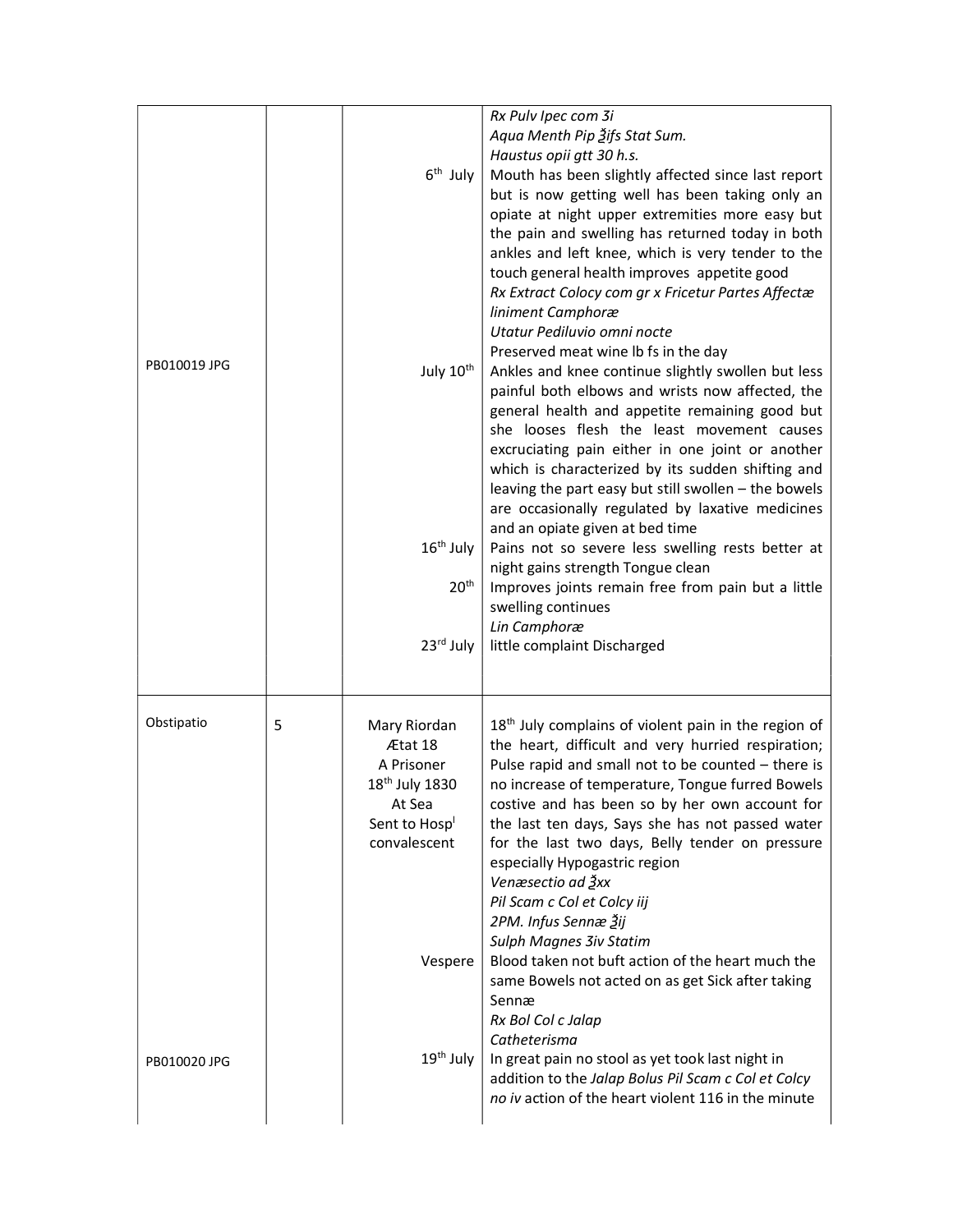|              |  |                        | Says the left breast is very tender to the touch      |  |  |  |
|--------------|--|------------------------|-------------------------------------------------------|--|--|--|
|              |  |                        | breathing hurried                                     |  |  |  |
|              |  |                        |                                                       |  |  |  |
|              |  |                        | Pulv Jalapa Comp 3i                                   |  |  |  |
|              |  |                        | Aqua Menth Žifs ft Haust                              |  |  |  |
|              |  | Vespere                | Bowels acted on twice                                 |  |  |  |
|              |  |                        | Pil Col c Ant et Opii hs.                             |  |  |  |
|              |  | 20 <sup>th</sup>       | Complains still of the left breast being very painful |  |  |  |
|              |  |                        | and tender to the touch no swelling or                |  |  |  |
|              |  |                        | inflammation - pants and makes great moan             |  |  |  |
|              |  |                        | makes signs as if unable to speak no stools in the    |  |  |  |
|              |  |                        | night no urine voided since - Cathetarism to be       |  |  |  |
|              |  |                        |                                                       |  |  |  |
|              |  |                        | repeated                                              |  |  |  |
|              |  | 21 <sup>st</sup> July  | Bol Calomel gr x bis die                              |  |  |  |
|              |  |                        | Hurried breathing; inability still to articulate,     |  |  |  |
|              |  |                        | makes signs, Pulse more regular palpitation of the    |  |  |  |
|              |  |                        | heart still violent Skin natural no stool             |  |  |  |
|              |  |                        | Purging enema twice in the day                        |  |  |  |
|              |  |                        | Pil Ant c Col et Opii i ter in die                    |  |  |  |
|              |  |                        | Mist Carb Ammon gr vj                                 |  |  |  |
|              |  |                        | Aq Menth Ѯifs ter in die                              |  |  |  |
|              |  | 24 <sup>th</sup> July  |                                                       |  |  |  |
|              |  |                        | Bowels very difficult to be acted on action of the    |  |  |  |
|              |  |                        | heart more regular and breathing easy when            |  |  |  |
|              |  |                        | asleep, when awoke today by surprise answered         |  |  |  |
|              |  |                        | to the question asked, and seemed surprised -         |  |  |  |
|              |  |                        | Tongue clean does not make water except after         |  |  |  |
|              |  |                        | catheter is passed mouth sore Sick at stomach         |  |  |  |
|              |  |                        | Pulv Jalap Com 3ifs                                   |  |  |  |
|              |  |                        | Aq Menth Ѯij Stat Sumend                              |  |  |  |
|              |  |                        | Wine Ib fs in die                                     |  |  |  |
| PB010021 JPG |  | 2 <sup>nd</sup> August | Mouth has remained very sore and tongue               |  |  |  |
|              |  |                        | swollen since last report difficulty in swallowing    |  |  |  |
|              |  |                        | anything - action of the heart sometimes regular      |  |  |  |
|              |  |                        | and at other times very much disturbed Pulse          |  |  |  |
|              |  |                        | regular and weak - Bowels she says never acted        |  |  |  |
|              |  |                        |                                                       |  |  |  |
|              |  |                        | on except from medicine urine drawn off by the        |  |  |  |
|              |  |                        | catheter at which time she makes great complaint,     |  |  |  |
|              |  |                        | has taken very little Sustenance and is now weak      |  |  |  |
|              |  |                        | and debilitated. Preserved meats wine Ib fs in the    |  |  |  |
|              |  |                        | day                                                   |  |  |  |
|              |  |                        | Infus Cinchon c Acid Sulph Dil Fiat gargarismata      |  |  |  |
|              |  |                        | frequenter utend                                      |  |  |  |
|              |  |                        | Haust opii gtt 21 hs.                                 |  |  |  |
|              |  | $12^{\text{th}}$       | Improves a little mouth well makes great              |  |  |  |
|              |  |                        | complaint occasionally of pain about the heart and    |  |  |  |
|              |  |                        | difficulty of breathing. It appears to me she can     |  |  |  |
|              |  |                        | exercise considerable control over the action of      |  |  |  |
|              |  |                        |                                                       |  |  |  |
|              |  |                        | the heart and lungs and that there is much fained     |  |  |  |
|              |  |                        | in most of her other complaints, remains              |  |  |  |
|              |  |                        | debilitated and weak takes laxative medicines         |  |  |  |
|              |  |                        | occasionally and has the catheter passed              |  |  |  |
|              |  |                        | Infus Cinchon Žij e acid Sulph ter in die             |  |  |  |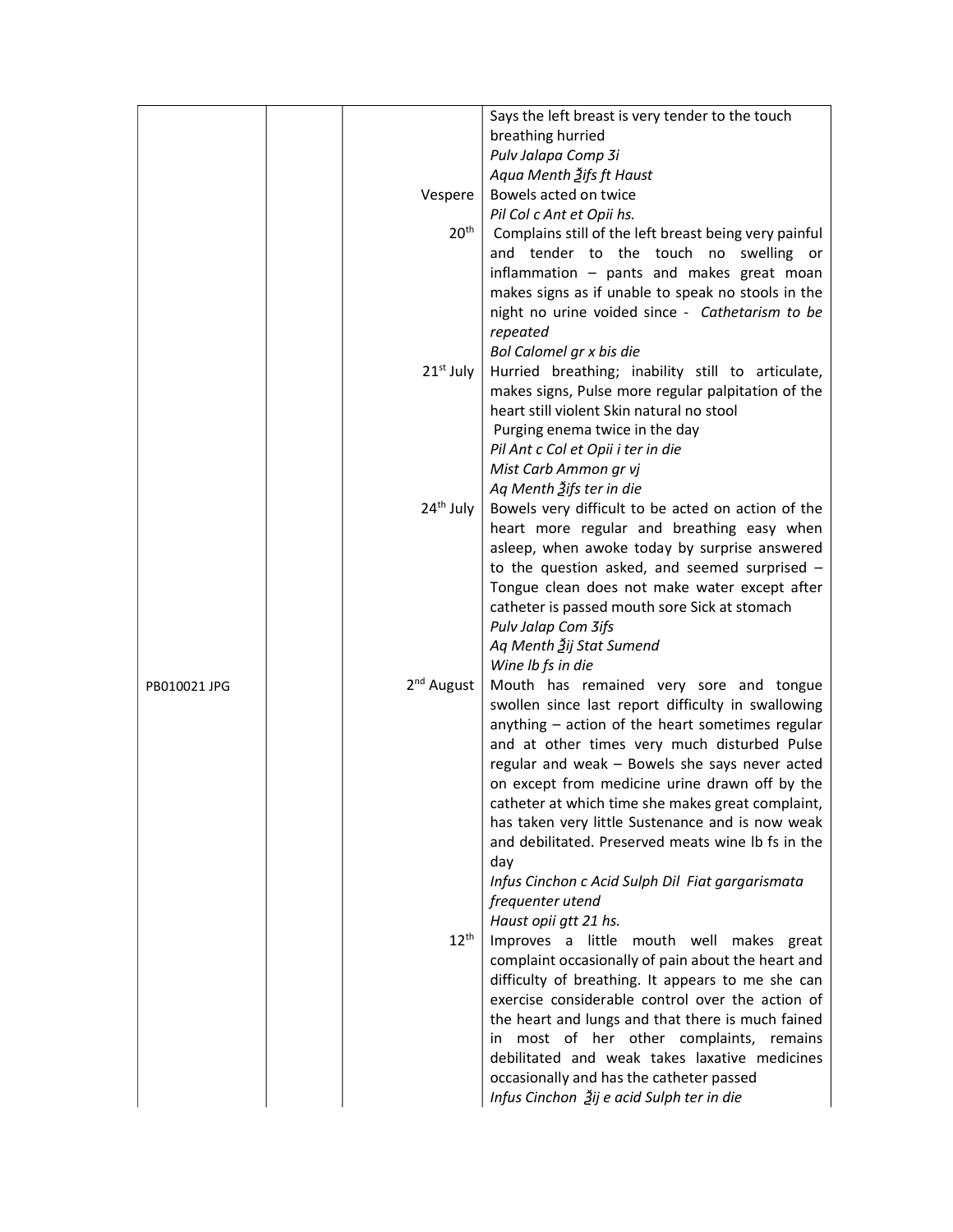|                                | 28 <sup>th</sup> August<br>24 <sup>th</sup> September<br>Sent to Hospt <sup>1</sup><br>convalescent                                                                                                                     | Passes urine now spontaneously bowels not so<br>costive remains weak returns to Palpitations<br>occasionally wine with Sago<br>This patient remained ailing until the present time<br>sometimes with attacks of Palpitations and<br>difficult respiration; on being sent to the Hospital<br>where she was more strictly watched it was<br>ascertained that her complaints were in a great<br>measure fained and on being threatened with<br>punishment she soon got well. It would be hard to<br>find a motive.                                                                                                                                                                                                                                                                                                                                                                                                                                                                                                                                                                                                                                                                                                                              |
|--------------------------------|-------------------------------------------------------------------------------------------------------------------------------------------------------------------------------------------------------------------------|----------------------------------------------------------------------------------------------------------------------------------------------------------------------------------------------------------------------------------------------------------------------------------------------------------------------------------------------------------------------------------------------------------------------------------------------------------------------------------------------------------------------------------------------------------------------------------------------------------------------------------------------------------------------------------------------------------------------------------------------------------------------------------------------------------------------------------------------------------------------------------------------------------------------------------------------------------------------------------------------------------------------------------------------------------------------------------------------------------------------------------------------------------------------------------------------------------------------------------------------|
| PB010022 JPG<br>6<br>Diarrhoea | Sarah Asbridge<br>Ætat 24<br>August 23rd<br>At Sea<br>Disch <sup>d</sup> cured<br>August 24<br>August 25 <sup>th</sup><br>26 <sup>th</sup><br>27 <sup>th</sup><br>31 <sup>st</sup><br>Sept <sup>r</sup> 6 <sup>th</sup> | Has had frequent calls to stool during the last 24<br>hours with griping and tenesmus, complains of<br>soreness of the limbs and joints with shivering, no<br>fever stools watery furred tongue thirst no<br>appetite<br>Rx Pulv Rhei $\Im i$<br>Pulv Zingib gr xv<br>Tinct Opii gtt 30 ft Haust<br>Barley water for drink<br>Pulv Opii comp xij Calomel gr ifs hs.<br>Pain and soreness all over especially on pressing<br>the abdomen calls to stool not so frequent,<br>tenesmus severe Thirst and furred Tongue Skin<br>and Pulse natural<br>Rx Sulph Magnes 3i<br>Aqua Hordei Ib fs<br>Sumat quantum portem Singulis horis<br>Pil Col c Ant et opii hs.<br>Purging still continues frequent tenesmus severe<br>with griping pains Blood passed with stools no<br>fever<br>Pil Opii gr ifs<br>Mist Cretæ Žifs<br>Tinct Catechu gtt 30 ter in die<br>Pil Ant c Col et Opii hs.<br>Griping and calls to stool less frequent med ut heri<br>No stool in the night griping gone feels better<br>Tongue clean<br>Pil Ant c Cal et Opii hs Sago with wine<br>Slight headache costive since last report<br>Pulv Jalap Com 3ifs<br>Improves in strength and Bowels are regular<br>appetite good wine lb fs in the day<br>No complaint Discharged |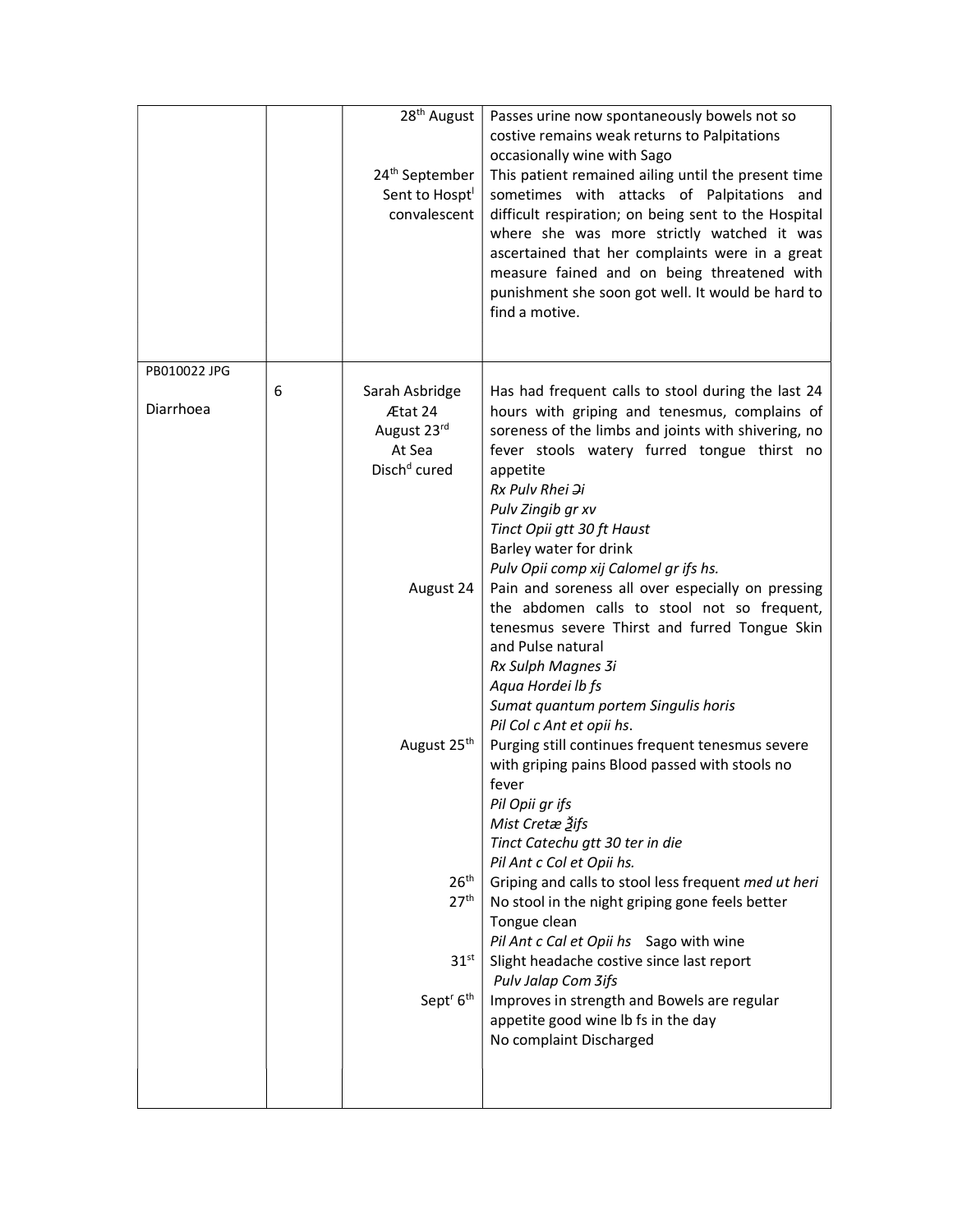| Caries<br>PB010023 JPG | $\overline{7}$ | Jean Anderson<br>Ætat 21<br>A Prisoner<br>8 <sup>th</sup> September<br>At Sea<br>Died | Has been affected with pain and discharge from<br>the left ear for the last three years and for which<br>she can assign no obvious cause, there is generally<br>fixed and deep seated pain with fetid disagreeable<br>discharge. She has been in the habit of having it<br>syringed occasionally since being on board and a<br>little lint with oil inserted into it. At present there<br>is erosion and ulceration of the meatus pain acute<br>and distressing with headache, dull sense of<br>hearing fetid offensive discharge. Skin hot with<br>shivering, Pulse frequent Tongue furred no<br>appetite costive, attributes her present increase of<br>illness to having got cold<br>VS ad Ѯ xvj<br>Pil Scam c Col et Colocy iij                                                   |
|------------------------|----------------|---------------------------------------------------------------------------------------|---------------------------------------------------------------------------------------------------------------------------------------------------------------------------------------------------------------------------------------------------------------------------------------------------------------------------------------------------------------------------------------------------------------------------------------------------------------------------------------------------------------------------------------------------------------------------------------------------------------------------------------------------------------------------------------------------------------------------------------------------------------------------------------|
|                        |                | 8 <sup>th</sup> September<br>9 <sup>th</sup>                                          | Ear to be fomented<br>(Vespere) got faint when eight ounces was taken<br>pain very severe Pulse small and very rapid nois[e]<br>very distressing, Bowels twice opened<br>Bol Ipec comp xij<br>Hydr Submur gr ifs<br>Fomentations to the side of the head and after a<br>warm poultice<br>No sleep in the night, pain very sever no tolerance<br>of sound discharge thin and offensive Pulse rapid<br>and small Skin dry Tongue furred very much Thirst<br>Pil Ant c Col et Opii 2 <sup>nd</sup> quaque hora, fomentations,<br>warm oil to be injected<br>Vespere - complains greatly of pain and nois[e]<br>Pulse small very weak and feeble eyes glassy and<br>dull discharge very profuse and offensive erosion<br>and ulceration of the meatus and all around<br><b>Bowles lax</b> |
| PB010024 JPG           |                | $10^{\text{th}}$                                                                      | Pil Ant c Col et Opii<br>Haust Opii gtt 30<br>Has not slept very restless in the night reluctant to<br>answer questions pain apparently very severe<br>sunken and exhausted Pulse low and small takes<br>nothing but drink, Bowels relaxed passes stools in<br>bed<br>Tinct Opii gtt xx<br>Vin Antim gtt xv ter in die<br>Wine with water occasionally<br>6PM talks incoherently Pulse low and rapid<br>discharge very offensive yellowish tinge of the<br>eyes and skin, wine often<br>8PM layes(sic) in a state of stress on 2 in the<br>morning died                                                                                                                                                                                                                               |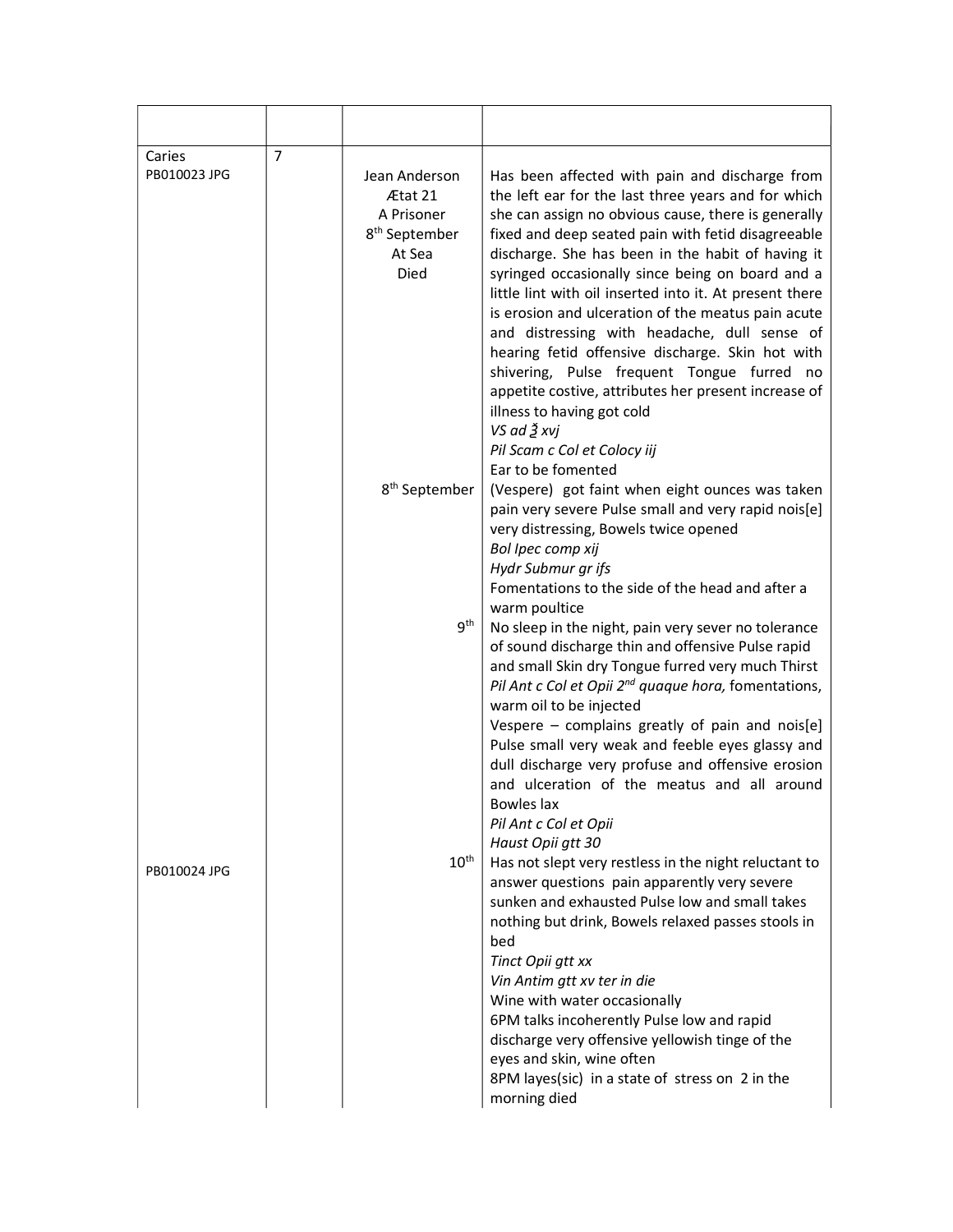|                                         |                              |                                     | On passing a probe into the meatus the bones of<br>the ear and head are felt very rough and irregular<br>the erosion and [denuded??] bone can be felt to<br>some extent I regret the stormy state of the<br>weather and wet state of the Sick Bay prevented<br>me making any examination |  |  |
|-----------------------------------------|------------------------------|-------------------------------------|------------------------------------------------------------------------------------------------------------------------------------------------------------------------------------------------------------------------------------------------------------------------------------------|--|--|
| Nature of the<br><b>Disease or Hurt</b> | Put on<br>the Sick<br>List   | <b>Discharged to</b><br><b>Duty</b> | <b>Sent to Hospital</b><br><b>Died</b>                                                                                                                                                                                                                                                   |  |  |
| Synochus<br>Phthisis                    | $\mathbf{1}$<br>1            | $\mathbf{1}$                        | $\mathbf{1}$                                                                                                                                                                                                                                                                             |  |  |
| Rheumatismus                            | $\mathbf{1}$                 | $\mathbf{1}$                        |                                                                                                                                                                                                                                                                                          |  |  |
| Diarrhoea                               | $\mathbf{1}$                 | $\mathbf{1}$                        |                                                                                                                                                                                                                                                                                          |  |  |
| Constitutional                          | $\mathbf{1}$                 |                                     | $\mathbf{1}$                                                                                                                                                                                                                                                                             |  |  |
| Infirmity                               |                              |                                     |                                                                                                                                                                                                                                                                                          |  |  |
| Obstipatio<br>Caries                    | $\mathbf{1}$<br>$\mathbf{1}$ |                                     | $\mathbf{1}$<br>$\mathbf{1}$                                                                                                                                                                                                                                                             |  |  |
| Total                                   | 7                            | 3                                   | 3<br>1                                                                                                                                                                                                                                                                                   |  |  |
|                                         |                              |                                     |                                                                                                                                                                                                                                                                                          |  |  |
|                                         |                              |                                     |                                                                                                                                                                                                                                                                                          |  |  |
|                                         |                              |                                     |                                                                                                                                                                                                                                                                                          |  |  |
|                                         |                              |                                     |                                                                                                                                                                                                                                                                                          |  |  |
|                                         |                              |                                     |                                                                                                                                                                                                                                                                                          |  |  |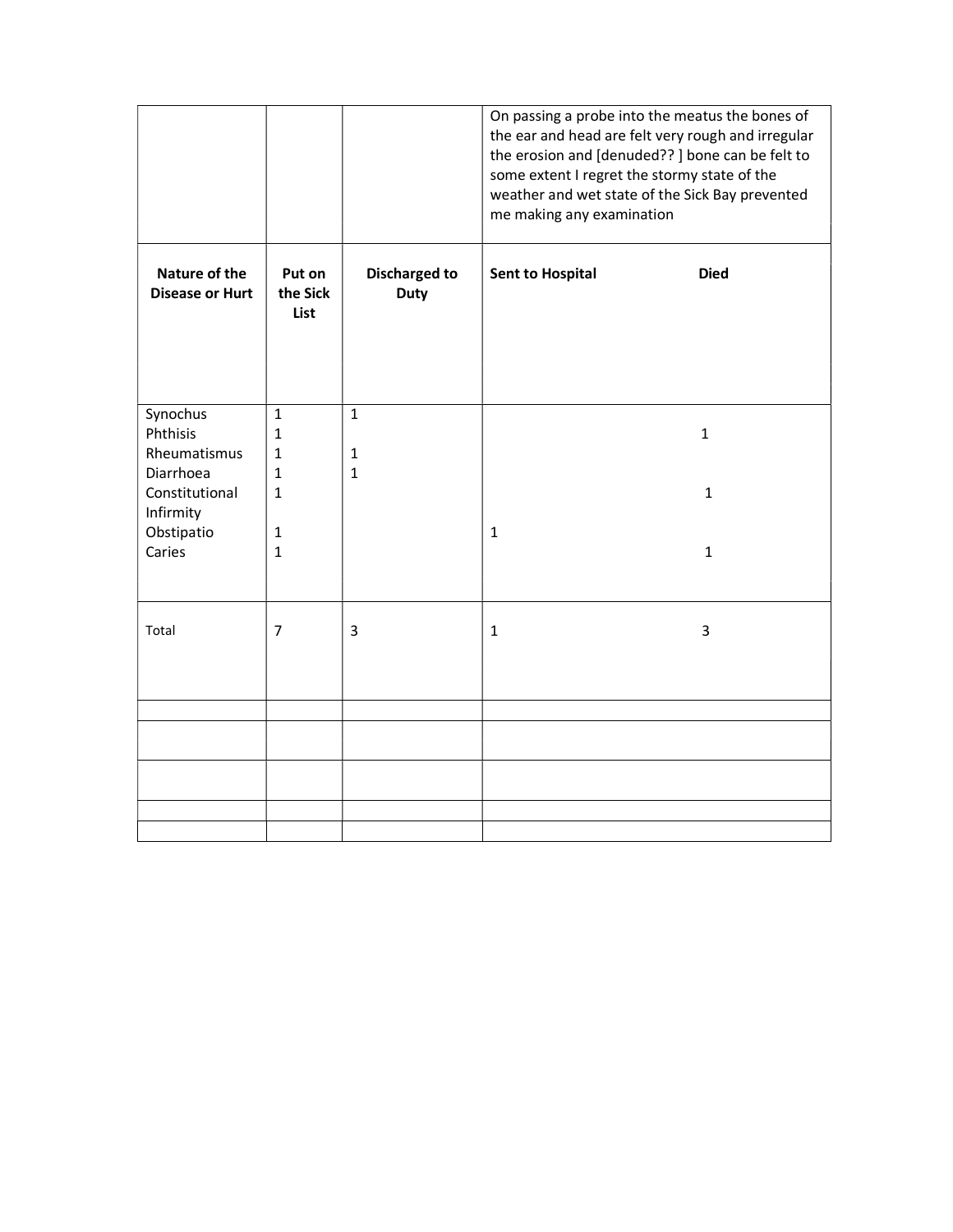## GENERAL REMARKS

Agreeable to the  $35<sup>th</sup>$  article of my Instructions the following statement will shew the number of women and children embarked in the Mellish female convict ship for passage to Van Diemen's Land from whence received and at what time

| 7 <sup>th</sup> May 1830 from Perth<br>1 |                             |                           |                               |           |            |    |                  |                                                                                     |
|------------------------------------------|-----------------------------|---------------------------|-------------------------------|-----------|------------|----|------------------|-------------------------------------------------------------------------------------|
| 10 <sup>th</sup>                         | $\mathcal{U}$               | $\overline{u}$            | Penitentiary<br>1             |           |            |    |                  |                                                                                     |
| 10 <sup>th</sup>                         | $\mathbf{u}$ $\mathbf{u}$   |                           | Dumfries<br>2                 |           |            |    |                  |                                                                                     |
| $12^{th}$                                |                             | $\mathbf{u}$ $\mathbf{u}$ | Aberdeen<br>3 with 3 children |           |            |    |                  |                                                                                     |
| $12^{th}$                                | $\boldsymbol{u}$            | $\overline{u}$            | Ayer Stone-Haven, 5           |           |            |    |                  |                                                                                     |
|                                          | <b>Greenock and Paisley</b> |                           |                               |           |            |    |                  |                                                                                     |
| 17 <sup>th</sup>                         | $\mathcal{U}$               |                           |                               | Dumbarton |            | 1  |                  |                                                                                     |
| 17 <sup>th</sup>                         | $\boldsymbol{u}$            | $\overline{u}$            |                               | Edinburgh |            | 27 |                  | 2 children                                                                          |
| 17 <sup>th</sup>                         | $\boldsymbol{u}$            | $\overline{u}$            |                               | Glasgow   |            |    | $12$ "           | 2 children                                                                          |
| 17th & 18th "                            |                             |                           | $\boldsymbol{u}$              | Newgate   |            | 65 | $\boldsymbol{u}$ | 9 children                                                                          |
| 21 <sup>st</sup>                         | $\iota$                     | $\bf{u}$                  |                               | Inverness |            | 1  |                  |                                                                                     |
|                                          |                             |                           |                               |           |            |    |                  | Between 11 <sup>th</sup> and 20 from different parts of England 14 with 45 children |
|                                          |                             |                           |                               |           | Free women |    |                  |                                                                                     |
|                                          |                             |                           |                               |           |            |    |                  |                                                                                     |

Total women 132 with 61 children

The foregoing Journal contains the whole of the cases of Sickness occurring on board the Mellish on passage to Van Diemen's Land and although three have died I am happy to say the general state of health was good and the remainder landed without any symptoms or appearance of disease –

The general improvement in flesh and appearance was very evident in the whole of them, especially the children amounting to 61 in number, many of whom were puny delicate and mostly affected with worms – The most constant complaint among the women was obstinate constipation, it is surprising the quantity of medicine necessary to remove this complaint in some of them  $-$ 

Of those who died Ann Thomas had been suffering from Pectoral affection while in Newgate and was taken on board at her own earnest solicitation and with a hope that her complaint would be benefited by removal from the confinement of a prison – Ann Saunders (or Fraser) Case 2 although only 37 years of age was impaired and broken down in constitution I could never trace any particular disease, but a constant and incessant vomiting especially when there was the least motion, appeared the most distressing; although her appetite for food was great and remained so to the last. Jean Anderson (case 7) who died of caries of the bones of the head and ear; was of a healthy appearance and nothing was known of her complaint until after sailing although it had been going on for years – I regret that no examination of the two last patients took place after death, in consequence of the boisterous and stormy state of the weather and the wet state of the Sick Bay so much so that the patients were obliged to be removed to sleeping berths outside for a time.-

There are two cases which I have found it difficult to assign a name, and classification to; these are Mary Riordan, and Ann Saunders – To preserve health the people were all sent on deck after